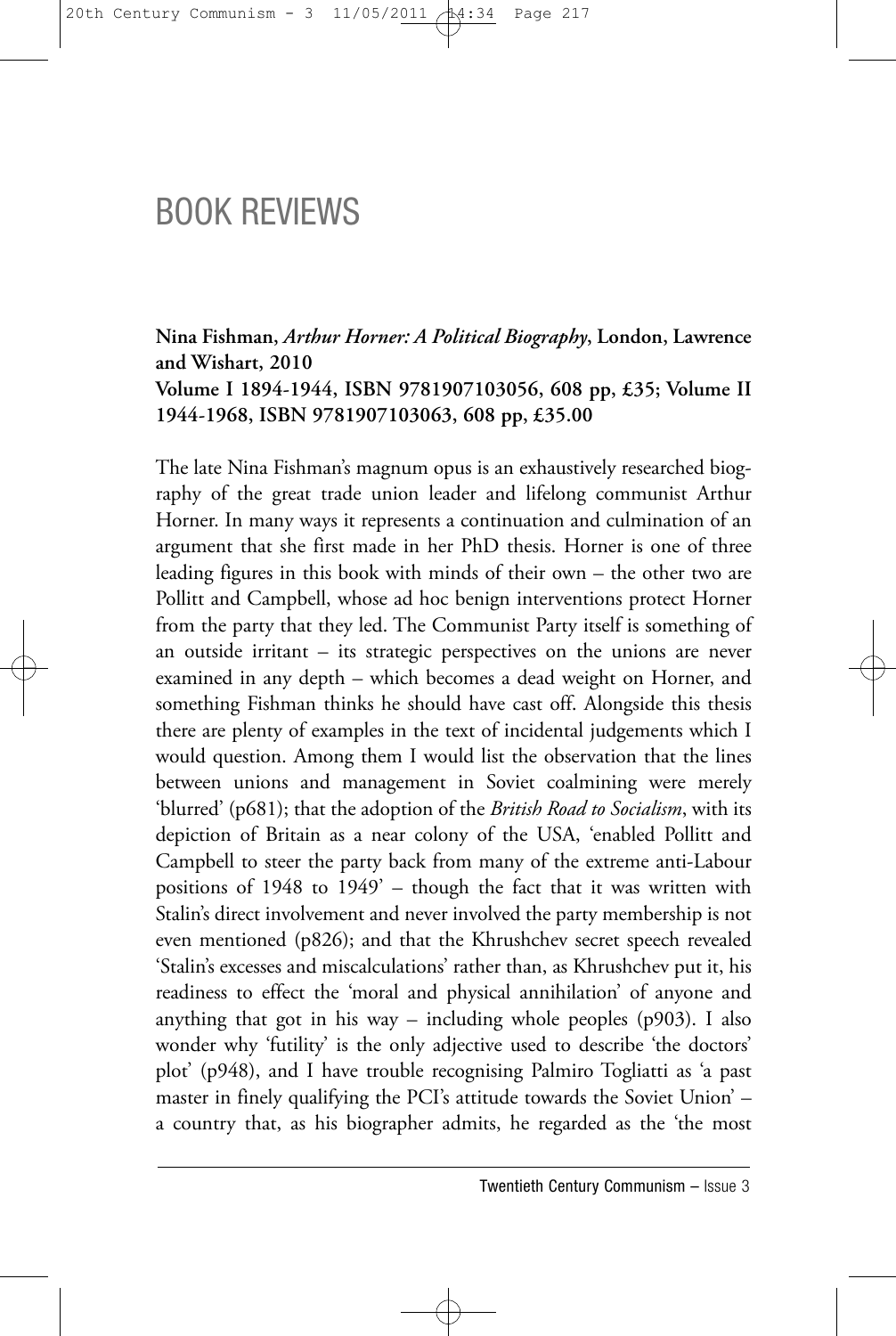complete form of democracy possible', and which he did everything to defend, even in 1956.<sup>1</sup> But then we are told that John Gollan – who could not improve on Togliatti's analysis of the Soviet Union twenty years later – 'sought to emulate the Italian communist party' – an opinion not shared by most of the CP's members who favoured the PCI in the 1970s (p912).2 These examples serve to underline the fact that *Arthur Horner* is not only a detailed account of the career of its hero but also a work of controversial political interpretations relevant to communist historiography.

Horner grew up in Merthyr Tydfil in the years when socialism was in the air and it was becoming a safe Labour seat. He passed from christian to socialist evangelism, and practised both as an ILP member from boyhood. By his mid-teens he was influenced by the teachings of Noah Ablett and the Unofficial Reform Committee of the South Wales Miners' Federation. During the Great War he organised anti-war meetings, was black-listed for leading strikes, arrested for spreading disaffection and only avoided the draft by absconding to Ireland, where he joined the Irish Citizen's Army, set up by James Connolly and James Larkin. He was a revolutionary before the Communist Party was founded and paid for his convictions with imprisonment.

Eighteen months after he took up his job as checkweighman in Mardy, the post-war slump in the coal industry had begun and he was a founder member of the CPGB. Hard times ensued. Wartime controls were dismantled, export markets were lost and the coal owners determined to force down pay and working conditions. Governments pursued deflationary policies in preparation for a return to the Gold Standard. Chronic unemployment and industrial conflict characterised most of the next twenty years. According to the early perspectives of the Communist International such conditions – allegedly barren of reformist opportunities – were conducive to a rising revolutionary consciousness under the direction of the CPGB. The main battlefield was in the trade unions and by 1924 the communists had established a National Minority Movement to lead the charge. Horner's prominence in coalfield politics had secured him a seat on the CPGB's Executive by May 1924, and with Arthur Cook elected as general secretary of the Miners' Federation of Great Britain (MFGB) the Miners' Minority Movement (MMM) looked set to make a big impact. On communist reasoning the reformist trade union leaders, unequal to the times in which they lived, would be harried and exposed –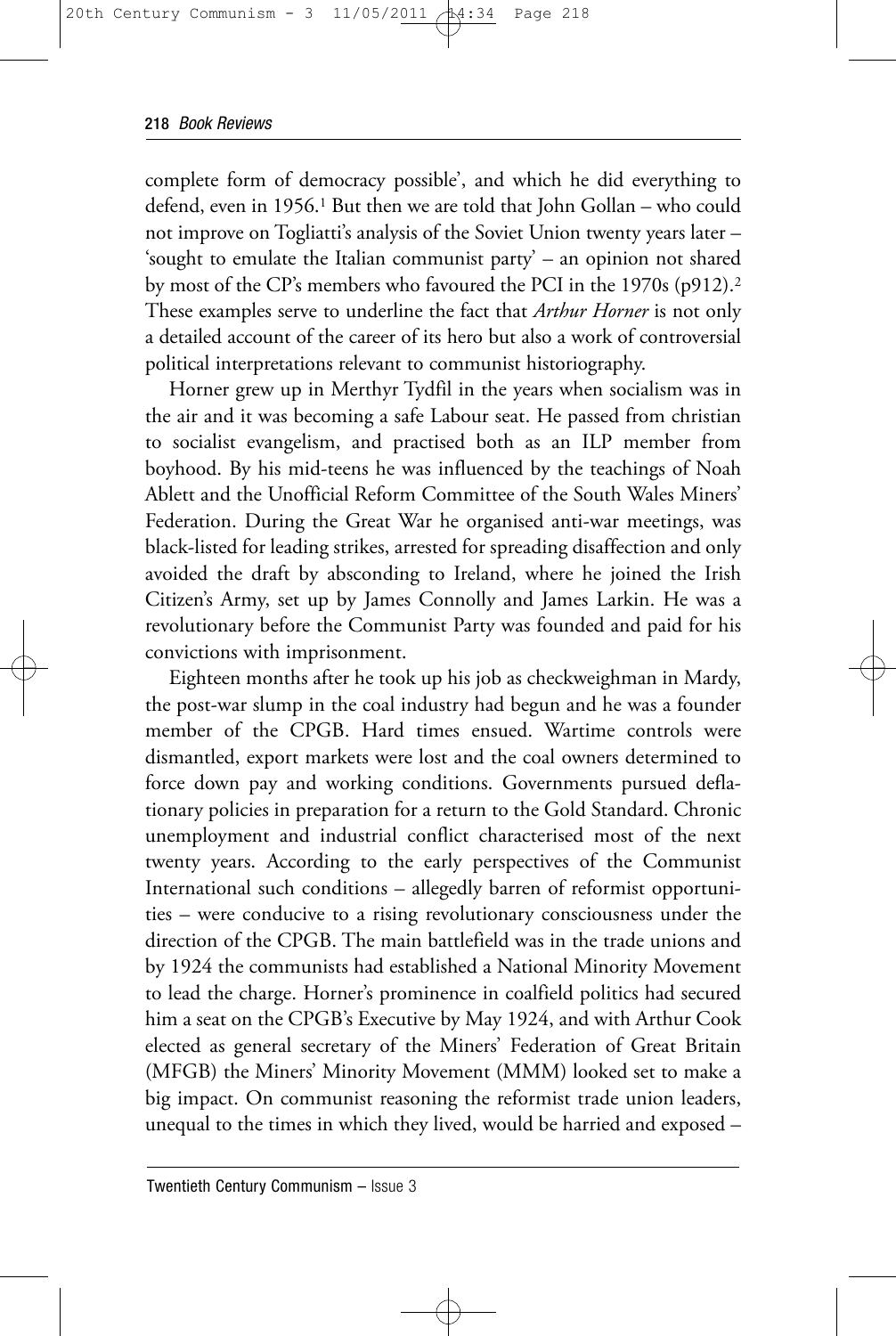if they failed to move to the left – by a militant rank and file. Separate 'red' unions might be formed – one actually appeared on the Fife coalfield in January 1923 but failed to displace its rival. By 1925 a major confrontation with the employers and the government was expected, supported by the TUC. The General Strike of May 1926 lasted nine days before the General Council called it off, leaving the miners to fight on alone. Horner and the CP argued for unremitting determination to press on even though there was a return to work in Nottinghamshire and the formation of an employer-friendly break-away from the MFGB – the Nottingham Miners' Industrial Union, which encouraged similar moves on other coalfields. By November 1926 nearly a third of all miners were back at work.

The Communist Party gained members on the coalfield, and argued, with constant prompting from the Comintern, that the movement to revolutionary politics in the working class nationally had accelerated. But the real situation in the coal industry was marked by unemployment, an employers' offensive, an MMM in retreat and a weakened MFGB. Horner's continued insistence on 'total war' in 1927 and 1928 reflected the CPGB's and the Comintern's logic. But even at this stage in his politics he could see that the formation of separate 'red' unions in Britain was a Comintern folly to be resisted, and he did so in the appropriate forums. He was elected to the ECCI in 1928 as the Comintern adopted completely unrealistic 'revolutionary' ambitions for all its national sections, a logic of sectarianism which was congenial for advocates of break-away 'red' unions even in un-revolutionary Britain. Along with J R Campbell and Harry Pollitt, Horner used his experience to obstruct such tendencies within the Politburo, but they failed to stop the formation of the United Mineworkers of Scotland in April 1929. Under pressure from Moscow, Pollitt and Campbell also came out publicly in favour of such splits in the course of the year. The best they could do – Horner included – was to 'mitigate [the] hyperbole' of the New Line (p186). But considering that the CP's denunciations of 'social fascists', that is non-communist leftists inside the unions, were broadcast by all party publications in 1929, they were not very successful. Horner himself publicly supported the most extreme positions (p192). Then in February 1930 the ECCI itself drew back somewhat from its own destructive logic (p197).

Even in South Wales the miners' union represented only just over half of the workforce at a time when the Comintern and the CPGB had been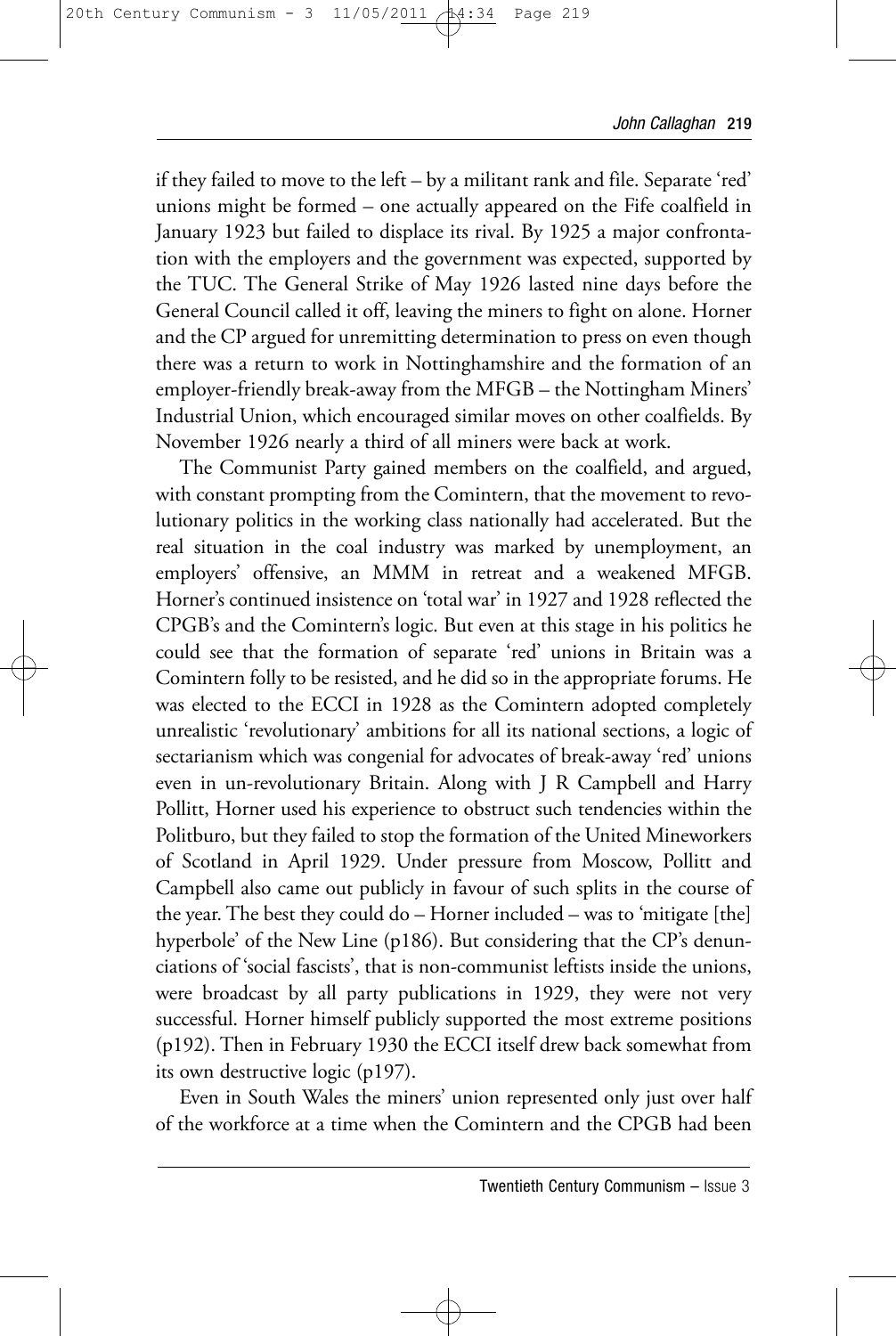planning to create a separate 'red' union. Horner could see that unofficial strike action under CP leadership was also doomed to failure, and in February 1931 the Politburo expelled him from the party – only for the ECCI to rescind the decision pending 'a wide ideological campaign' against 'Hornerism' inside and outside the organisation. Meanwhile the Comintern decided in April that the British party had to *increase* its activities within the reformist unions. In May the ECCI instructed the CPGB leadership to desist altogether from the proposed expulsion of Horner. It was then arranged for Horner to travel to Moscow to admit his mistakes without further penalty. A better illustration of the CP's subordination to the Comintern could not be imagined. In every stage of this process – the announcement of a revolutionary wave in the British working class in 1926-7; the adoption of a sectarian position in 1928; the intensification of this sectarianism in 1929; and the retreat from aspects of its own logic in 1930; the Comintern led the way. It is hardly surprising that some experienced trade union-based communists had doubts about the direction taken – there were thousands who expressed such doubts by leaving the party or finding no good reason to join it in the first place – or that the New Line was greeted with enthusiasm by some within the organisation. But the private misgivings of leading party members were concealed from the tiny surviving membership as the party's publications trumpeted the official Moscow-approved rhetoric. Only after the ECCI itself retreated did Pollitt inform it that it was 'extremely wrong' to dismiss the reformist unions (the only effective unions in Britain) as 'played out' (p231).

It was after another spell in prison – fifteen months hard labour – that Horner, according to his own account, analysed the failings of the previous thirteen years since his first incarceration. Fishman tells us that, with the aid of Clausewitz's *On War*, Horner emerged in 1932 – though he was far from being a labour movement general and had no army to command – 'with a new systematic approach to economic conflict, which guided his conduct of union affairs until his retirement as NUM general secretary in 1959' (p239). Yet he did so, the author judges (p965), holding on to the liability of his membership of the CPGB, a decision which is explained mostly in terms of personal friendships (p968, p407), Fishman adding that: 'No opportunity presented itself which would have enabled him to leave the party in hot blood' (p968). For many, of course, the Khrushchev revelations and the Soviet suppression of the revolt in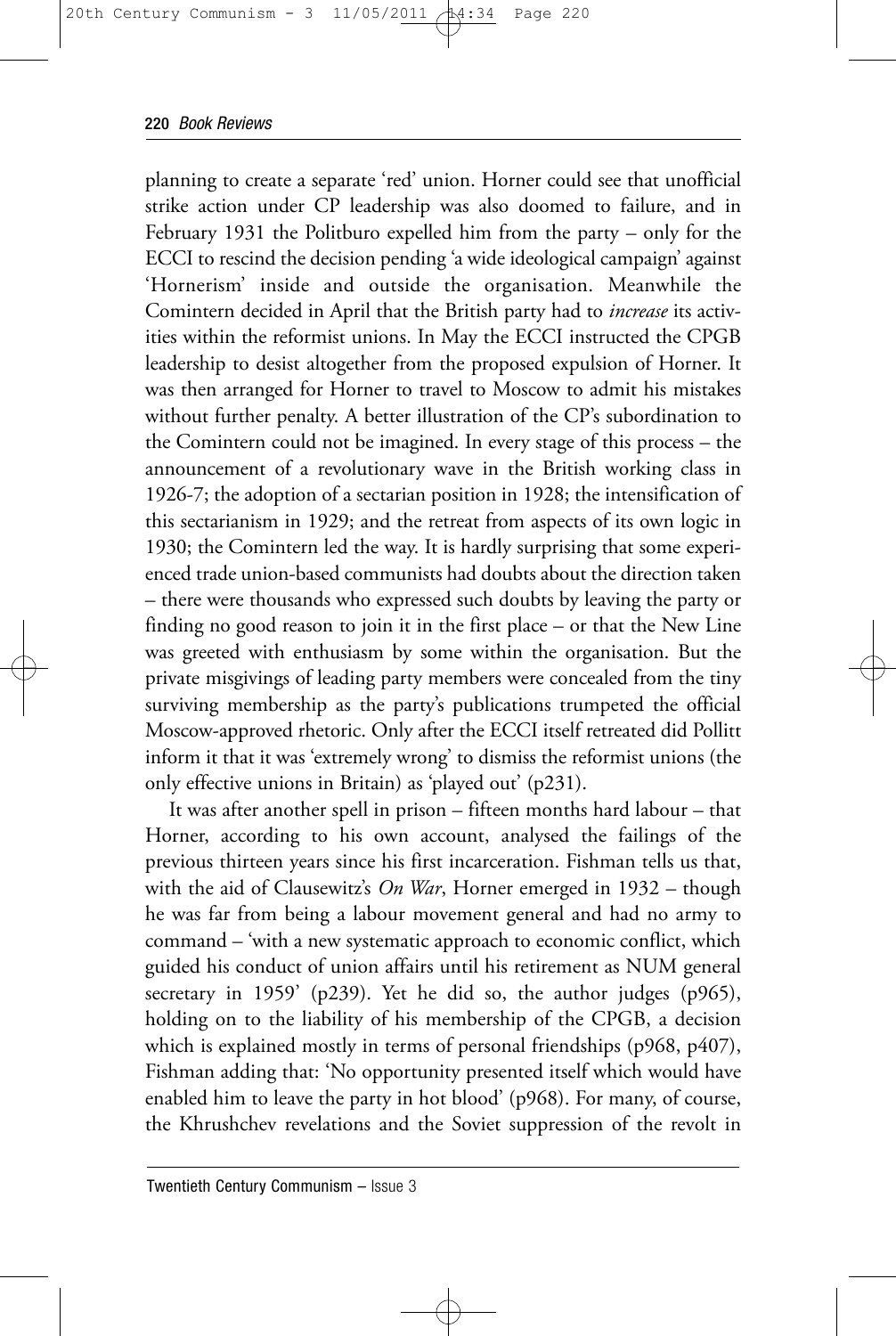Hungary in 1956 provided such an occasion, though we have already seen that Fishman plays that down. Sentiment, if not sentimentality, then, seems to have been an important component of the outlook of the wouldbe scientific Clausewitzian, if Fishman's account is accurate.

Horner's own summation of the lessons of Clausewitz adds up to the banal observation – one that Bevin or Citrine could happily subscribe to – that 'you can succeed only if you adopt the principle of inflicting the greatest degree of damage on your opponents, with the least hurt to your own forces' (p241). In practice it might have meant repudiation of the communist doxa that maximalist demands, put by a minority, could radicalise much larger numbers, even as these demands were defeated – a theory Trotsky later formulated in his 'transitional programme'. The forces at Horner's disposal in 1932 were miserably poor and the forces arraigned against him were mighty, and he had considerable experience of campaigns that had led to defeat, division and demoralisation, rather than the waves of radicalism that the Comintern had forecast. The MFGB was weak and divided, the CPGB was negligible – and also divided in this telling. The tasks before him included the need to defeat the breakaway South Wales Miners' Industrial Union, build the South Wales Miners' Federation (SWMF) and strengthen rank and file organisation, on which Horner's personal standing and promotional prospects rested, and win a national wages agreement on the road to restoring miners' wages to their pre-war level. Horner embarked on this work with members of his own party critical of his failure to heed the party line, which often contained a leninist-trotskyist logic of the sort I've referred to, as indeed it did into the 1950s, 1960s and 1970s. The advent of the Popular Front tactic in 1935 made life easier for him in this regard, by eliminating the worst communist sectarianism in relation to trade union work, and by easing Horner's relations with non-communist officials. While the communist line remained firmly behind all militant action, it was equally committed to unconditional union loyalism ( $p310$ ,  $p403$ ) – a formula which it stuck to after the Second World War. By May 1936 Horner had risen to President of the SWMF, and from this position he worked to overcome divisions in the miners' ranks in a situation which demanded negotiation and compromise, when overwhelming force was lacking or too blunt an instrument to be effective.

With the Nazi invasion of the Soviet Union, Horner was able to focus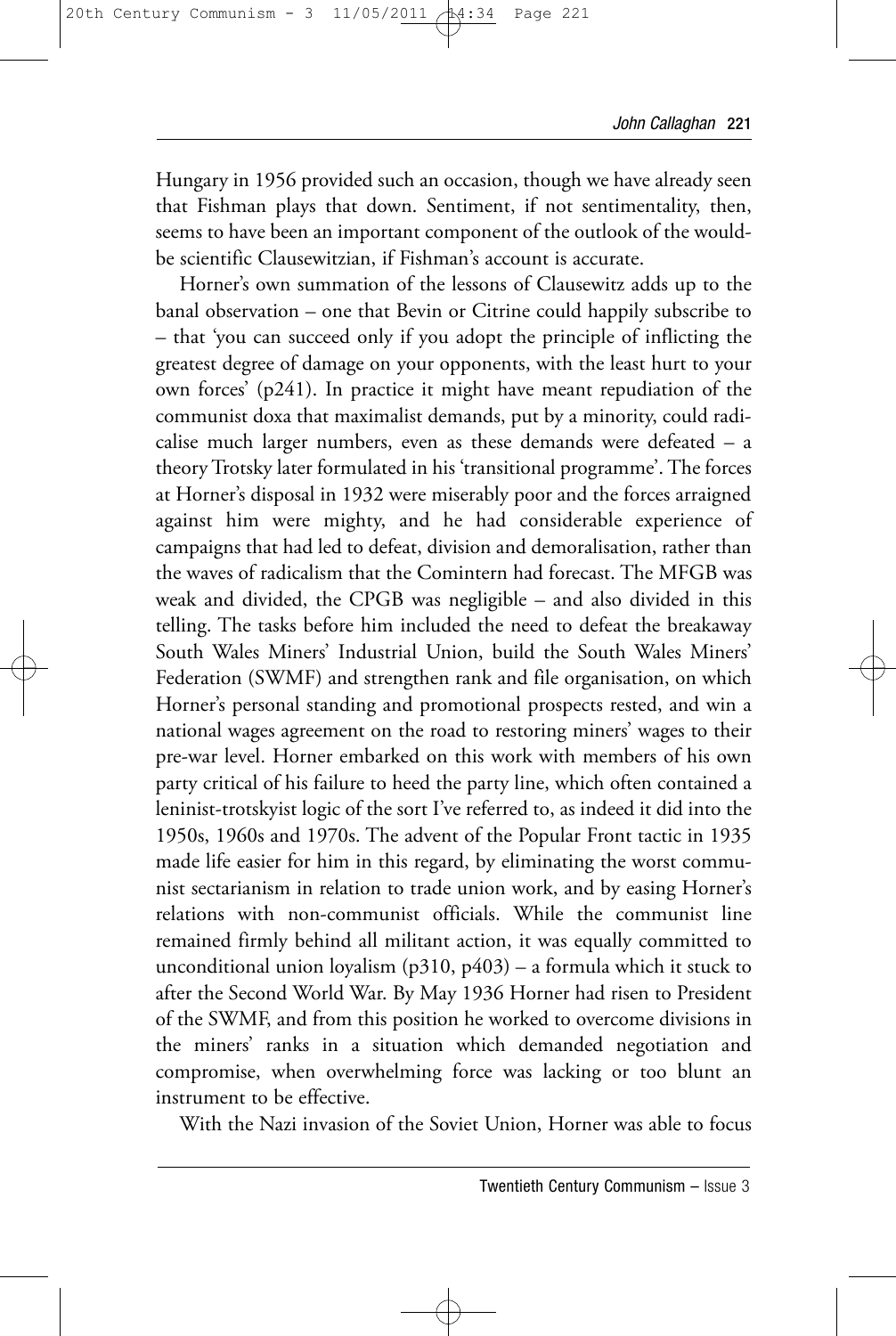on war production, minimising industrial conflict, while winning significant wage rises for miners and the promotion of long-standing goals such as national wage bargaining and nationalisation. Corporatist arrangements brought him into close dealings with Bevin and the relevant Whitehall machinery. Success came in the form of the Porter Award in January 1944 – recommending wage increases and a national minimum, but only at the cost of strikes by miners intent on restoring differentials. This series of disputes, however, underlined the need for a thorough reform of the wage structures in mining in the minds of leading politicians. The war in the east ensured that the CPGB leadership was lined-up with Horner and against the unofficial strikes. The war also proved congenial to the creation of a National Union of Mineworkers to replace the MFGB with, it was hoped, a more united organisation. It also brought about a Labour parliamentary majority and nationalisation of the mines. Horner had the vision to champion a Miners' Charter of demands to be realised within the nationalised industry, and emerged victorious as general secretary of the NUM in July 1946, the month when nationalisation became law. When the CP turned to sharper criticism of the Labour government and renewed emphasis on wage militancy Horner had to juggle his determination to make nationalisation work with these potentially disruptive developments. Fishman thinks that Pollitt and Campbell protected Horner, as they had before, recognising the depth of his 'social democratic responsibility' (pp807-8), while they themselves 'trimmed briskly leftwards'. But she has to admit that the party as a whole stood for wage militancy and rank and file strength within the unions, and Pollitt himself advocated these positions (p875). Indeed the party's strategy was to tip the balance of power within the NUM to the left by a combination of rank and file militancy and the placement of communists in leading positions in districts such as Yorkshire. Pollitt is depicted as a restraining influence on this policy (p885), but the party's continuous espousal of it is played down and its rationale for wage militancy is not even mentioned, let alone discussed.3 Even Horner, in 1955, spoke at the TUC against 'any form of wage restraint' (p892), but Fishman contents herself with the observation that he 'avoided addressing the contradiction between the NUM's support [for wage militancy] and its firm adherence to social democratic responsibility in regard to its own wage claims' (p893). But this only compounds the confusion. Horner's 'social democratic responsi-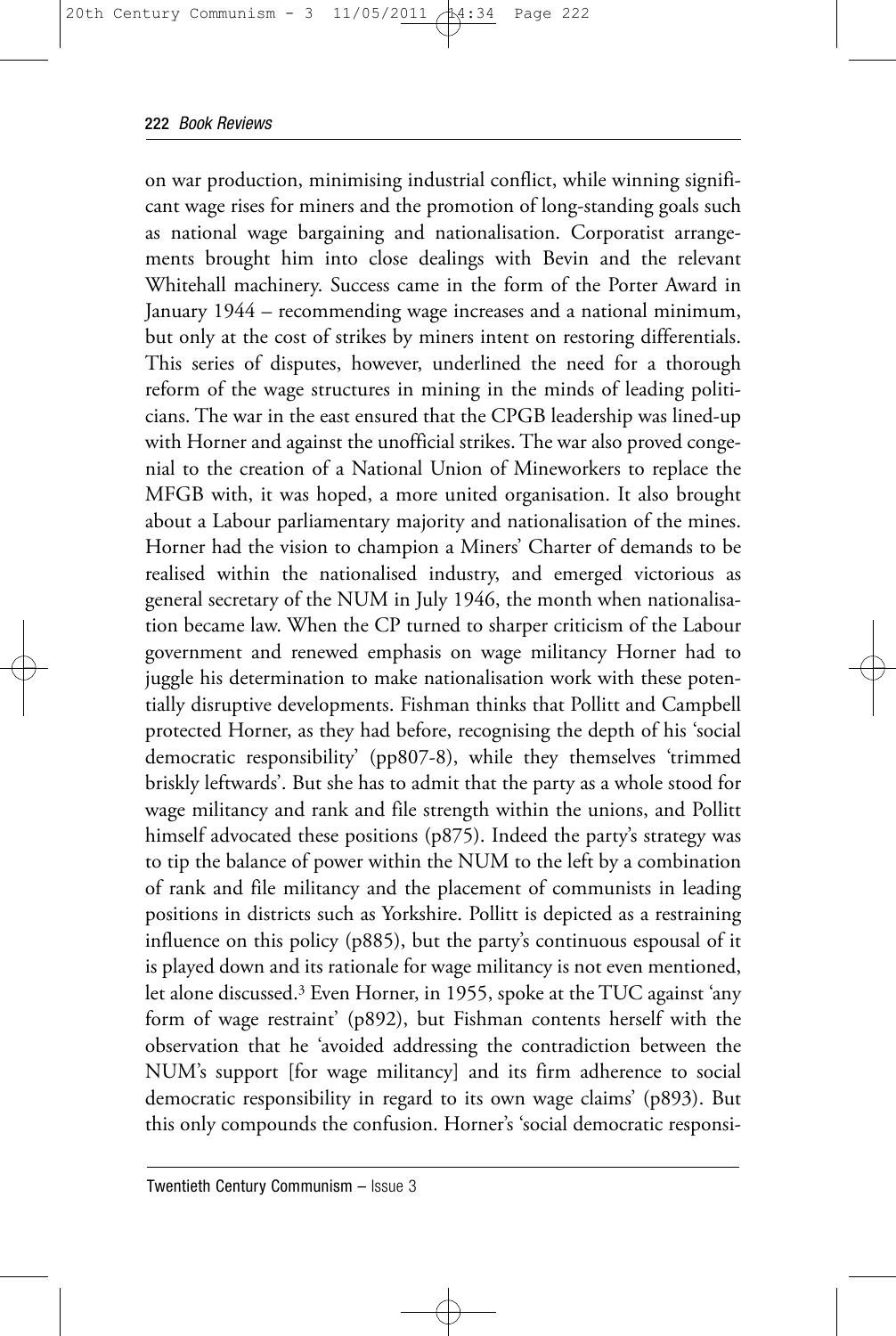bility' is now the NUM's. The reality, however, is that the unions – the NUM included – were not social democratic in Fishman's reading of the idea; they were not imbued by a vision of long-term strategic collaboration with social democratic governments, as in Sweden. A host of structural reasons peculiar to the UK – including the absence of majority Labour governments – worked against the success of such perspectives.

Horner's dominance within the NUM and NCB was in decline by late 1955. His alcoholism is invoked to explain this, together with his demoralisation at the endless internecine disputes at NUM head office (pp897-898). In assessing his life's work Fishman argues that 'he formulated a new, intellectually coherent strategy' (p957), vindicated by his successes in South Wales in the 1930s. This also reflected his willingness to confront the failures that preceded it. But his membership of the CP, in this account, was a personal failing by 1947, and 'an apparently insuperable obstacle' to his realising his ambition to join the General Council. This was the time of Cold War, when the party's 'dogmatic opposition to the Labour government's efforts to build socialism in Britain' (p967) and its encouragement of conflict with reformist union officials were incompatible with the 'social democratic responsibility' felt by Horner. Fishman thinks that 'Horner's decision to remain in the CPGB had profoundly negative consequences for British political history', speculating that his presence on the General Council deprived it of 'a clear strategic approach to union-employer-state relations, underpinned by Marxism, Clausewitzianism and social democratic responsibility' (p968). Horner, in alliance with Bevan in the Labour Party and Eden and Macmillan in government, might have secured the continuation of wartime corporatism in relation to arbitration, conciliation and wage determination, or so Fishman argues. I've already indicated my scepticism about this thesis and will not labour the point. What the analysis cries out for is some explanation of how other communist trade union leaders viewed their role and how they coped with the dual pressures inflicted upon Horner. Horner was not alone as a prominent communist trade union official – there were others within his own union and also within the FBU, TGWU, ETU, AEU and Foundry Workers. Communist leadership in the unions at national level grew in the 1950s and 1960s when the CP pursued a dual strategy of wage militancy and the promotion of its members into leadership positions. Prominent communist union officials also resigned from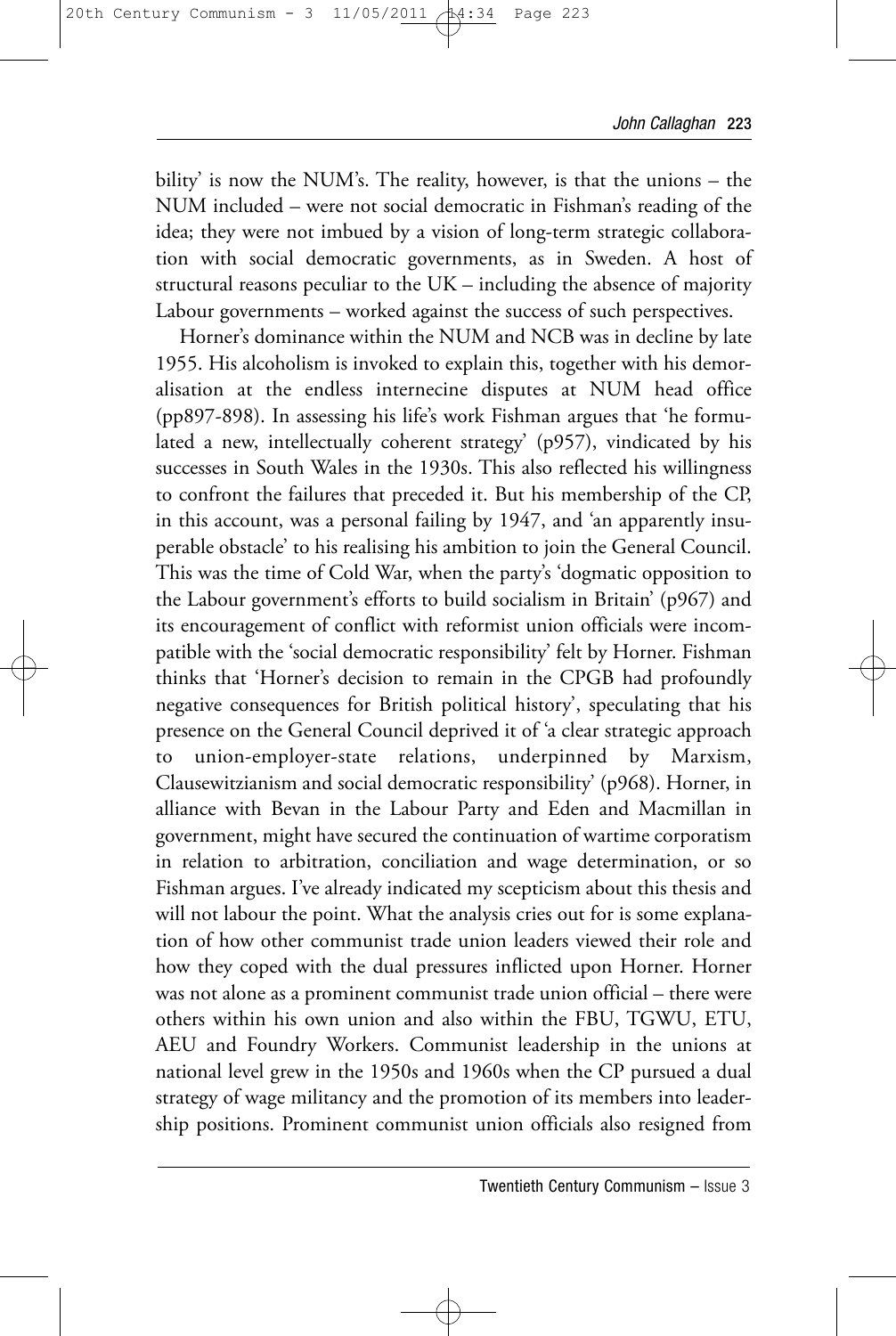the party in 1956 when Horner did not. We thus have the paradox that Horner – who was really a social democrat on Fishman's reading, certainly by 1947 – remained in the party, while others – some of them self-avowed marxists – left it in disgust. He continued to speak on party platforms even into his retirement.

This demands a more systematic analysis of the nature of Horner's communist convictions than we get here, though scattered through the text there are plenty of interesting fragments. Fishman refers to Horner's 'rigorous intellectual honesty' as 'compelling him to acknowledge that [there was] sufficient reason and evidence to reserve judgement on the Soviet state' (p406). This was as early as 1938, though the acknowledgement Fishman refers to was private and referred to left-wing, but non-communist, trade union colleagues, rather than his own convictions. There is also some casuistry here, with plenty of 'probablies' qualifying Fishman's reasoning. Thus we learn that 'Horner's commitment to the international communist movement was probably wavering throughout 1938' (p406). Yet two pages later we are told that 'the USSR's uncompromising opposition to Hitler and Franco reinforced his allegiance to the Comintern'. Horner was not present when the party leadership conformed to the new Soviet position on the Second World War in October 1939, and Fishman adds that 'Pollitt probably … recognised that if Horner had attended and voted "No", he would have refused to retract his opposition' (p419). I make that a double 'probably'. She then speculates that 'Dutt made no attempt to compel Horner to publicly register his support for the new line', *probably* because of advice from Pollitt' (p420). But Horner also desisted from describing Britain's war as anti-fascist, saw the Soviet war against Finland in the same way as the party leadership, and enthusiastically supported the People's Convention (p440) which, in the catastrophic circumstances following the defeat of France, was bound to be seen as subversive of the British war effort. Nevertheless, we are informed that: 'Had Hitler delayed the invasion of the Soviet Union, Horner would probably have been compelled to choose between his union position and party allegiance' (p452). Fishman also refers, circa 1947 – at a time when his membership of the party was seemingly *the* impediment to his desire to join the General Council – to Horner's 'private conscientious conviction of the USSR's importance as a socialist country for the success of the worldwide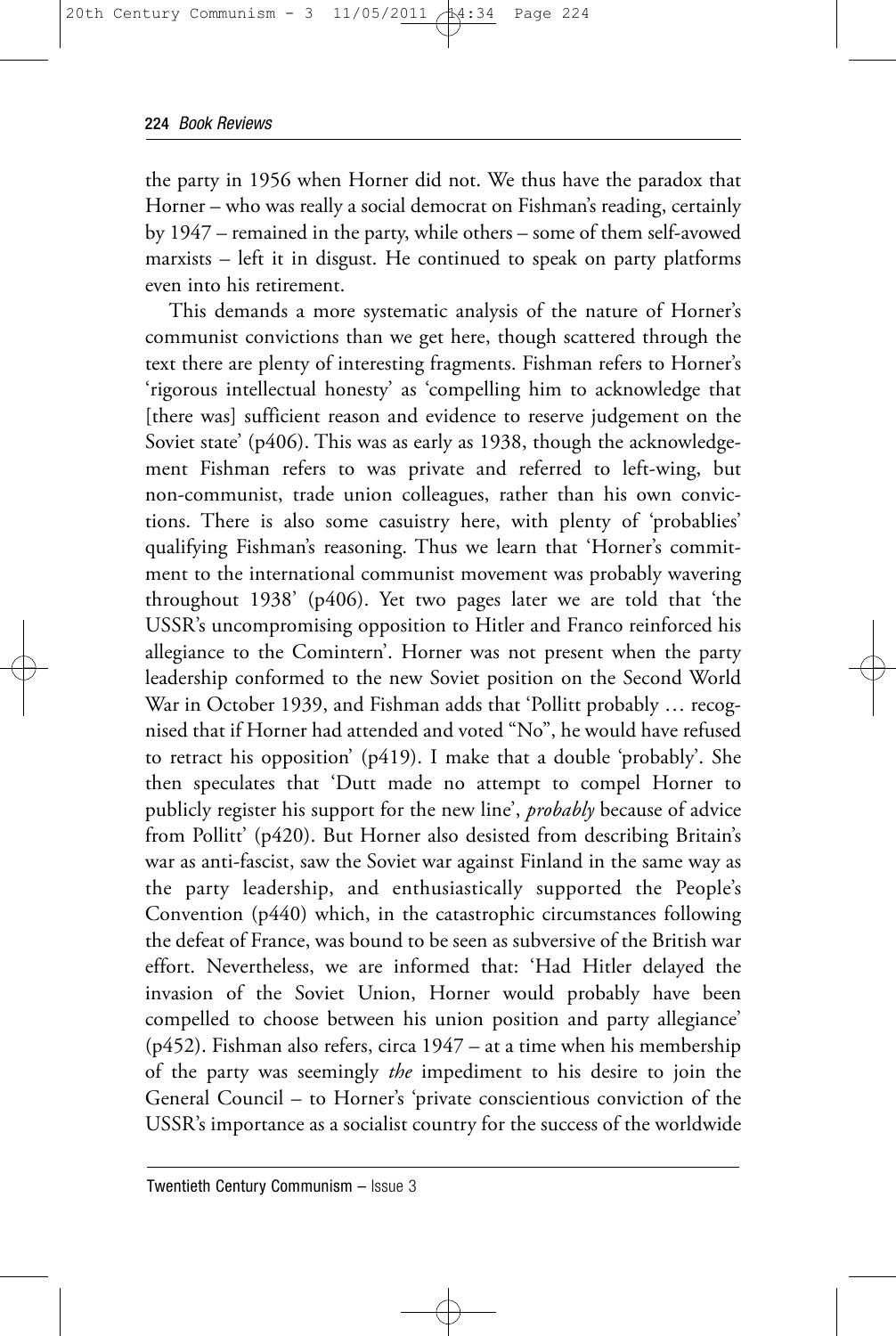proletarian revolution' (p701). He accepted the communist explanation of the events denounced in the West as the 'Prague coup' after visiting Czechoslovakia in 1948, as the Cold War reached hysterical proportions (p754); he regarded the Chinese communist revolution as a vindication of his decision to remain a communist (p839); and he returned from the Soviet Union, shortly after Stalin's death, 'in a more positive frame of mind' (p869). Horner may have had misgivings about the repression in Budapest in 1956 but apparently 'knew that Pollitt's certitude and ruthlessness' in supporting the Soviet action 'were necessary' (p911), and told the *Daily Worker* that an 'American interventionist conspiracy' had sparked it all off (p913). The page numbers I've given show how scattered these statements are, and there is no sustained attempt made to weigh their aggregate significance.

Horner's public declarations of faith in the communist world-view stretch back in time of course. He publicly repudiated the idea that the communists had contributed to the rise of Hitler; he came back from the Soviet Union in 1937 with his public commitment to communism undiminished, even though his visits coincided with death sentences for old Bolsheviks and old comrades (pp389-92); he thought the POUM had acted treacherously in the Spanish civil war (pp365); and he told the CP congress in 1949 that 'the British people were in need of the Communist Party' (p695). He seems, on the face of it, to have been a communist, though one who could see that the party's early aspirations to bring the unions under its direction could only damage the reputation of its members in the unions, especially those of them in leadership positions. If so he would not be the first to hold perhaps contradictory beliefs in separate compartments of his mind. Many leading politicians do this. And his perception that he had to be seen to be a trade union man first and last, while conducting trade union work, was of course right. The ETU case in the 1950s and 1960s derived most of its drama from the spectre of King Street directing union policy.

I hope readers will pay this book and its author the compliment of reading it and continuing the debate Nina started.

> *John Callaghan University of Salford*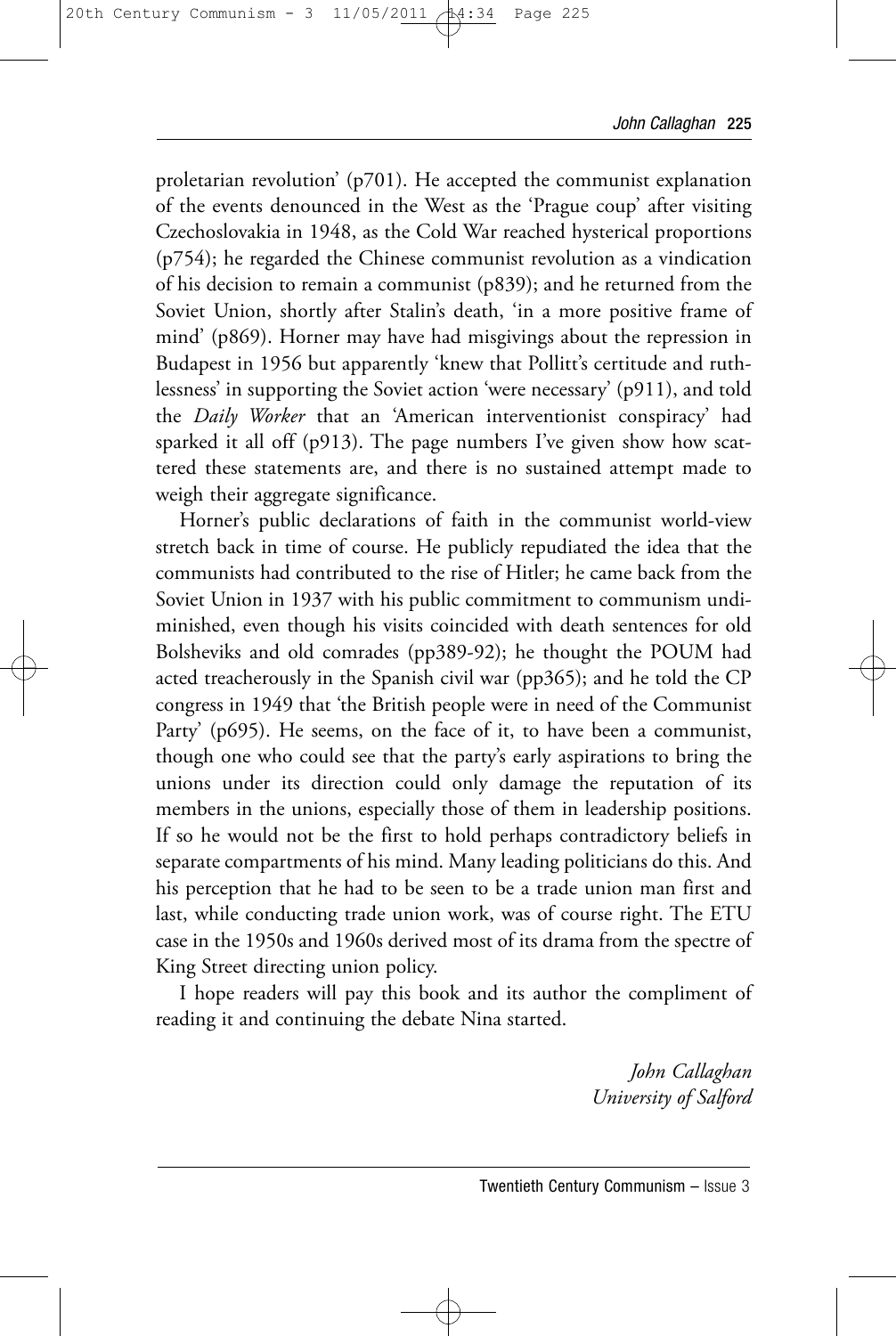#### Notes

- 1. Aldo Agosti, *Palmiro Togliatti: a biography*, London: I. B. Tauris, 2008, pp170, 236-37.
- 2. See John Gollan, 'Socialist Democracy Some Problems: The Twentieth Congress of the Communist Party of the Soviet Union in Retrospect', *Marxism Today*, January 1976, pp4-30.
- 3. See John Callaghan, *Cold War, Crisis and Conflict: The CPGB 1951- 68*, London: Lawrence and Wishart, 2003, pp157-65, 254-64.

**Bernhard H Bayerlein,** *'Der Verräter, Stalin, bist Du!' Vom Ende der linken Solidarität. Komintern und kommunistische Parteien im Zweiten Weltkrieg***,1 Berlin, Aufbau-Verlag, 2008, 9783351026233, 540 pp, £19.99.** *With Natalja S. Lebedewa, Michail Narinski und Gleb Albert, and including an eyewitness report from Wolfgang Leonard and a foreword by Hermann Weber*

One of the darkest chapters in the history of Soviet-style communism was the two years of the German-Soviet Non-Aggression Pact, 1939-41. And here, as in many other cases, whoever wanted to know what was really happening then could have known earlier – at least in general outline.

Yet immediately after the Soviet Union – or rather Russia – finally acknowledged the existence of the secret supplementary treaty for the partitioning of east-central Europe (barely two decades ago), thereby enabling free research on the Hitler-Stalin Pact, new important work on this agreement was published. By this means the intensity of German-Soviet co-operation around 1940 – both the open and secret support of the USSR for the Nazi Reich – was more clearly established; as well as the fact that Stalin in the summer of 1939 consciously decided in favour of the option presented by Hitler's Germany, which he thought was advantageous for him. Overall, today one can no longer speak of a poor state of research in relation to the inter-state level of the pact.

This book, however, presents documents on an aspect of the topic that is relatively underexposed though not previously unknown: the specific role of the Communist International, its various member parties, and in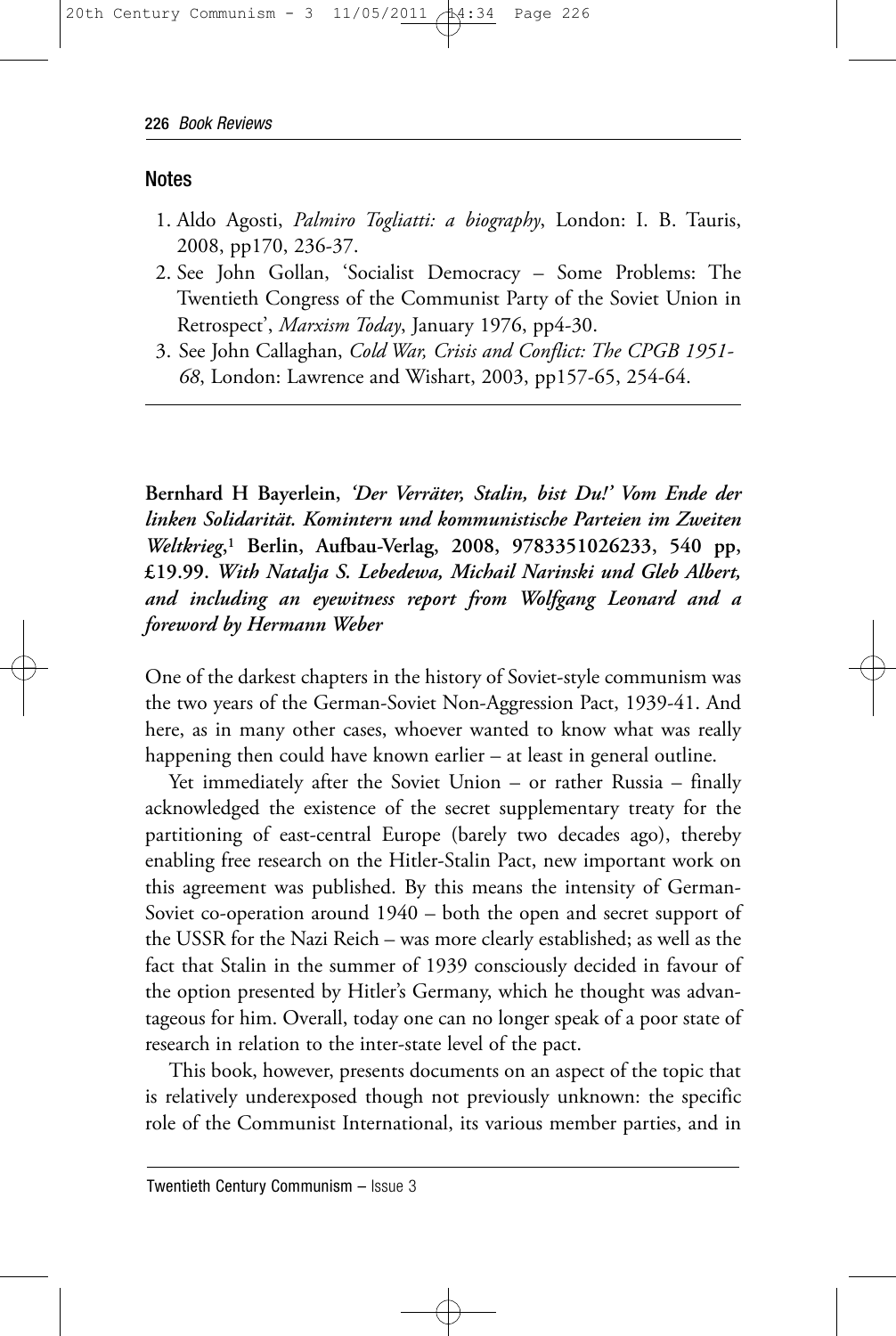particular the KPD in exile. And it is a study as fascinating and gripping as it is depressing. The collection is complemented by a contribution from a contemporary witness, Wolfgang Leonhard, who experienced the policy reversal inside the Soviet Union and the communist movement as a very young man, and who remains today perturbed by the shock of these events. Bayerlein's introduction, which follows an extensive contextualising foreword by Hermann Weber, contains some impressive interpretational work, which is almost always convincing. This study is to be recommended without reservation!

The book is not an edition for purely academic use. The sources it presents are, generally, published consecutively, as a series of extracts, but also comply with academic referencing norms; and they manage to fit a large amount of rich material between the covers. The individual extracts are each preceded by a short introduction, giving the necessary historical context. Additionally, more specific explanations or notes are incorporated into the text and, together with relevant photographs, listed in the margin. An annotated register of names, an index of pseudonyms, codenames and acronyms, and a thematically ordered compilation of selected literature, round off this user-friendly volume for a broadly historically and politically interested public. The documents, translated from various languages into German, originate in the main from the Russian State Archive for Social and Political History and the Archive of the Parties and Mass Organisations of the GDR in the Federal Archives; in addition there is material from a number of other archives, plus, not least, documents from several foreign publications.

At the centre of the documented events – obviously extending beyond the summer of 1941 – is the encoded correspondence of the Moscow Centre of the Comintern, which was handled by its secret radio networks; the informal sources around Stalin and his closest collaborators; and party and government declarations, official correspondence, speeches, articles, secret reports and so forth, at various different levels. From all this there emerges into view a multifarious and dense network of a very particular mechanism, and its specific relationships to the power politics of the Soviet state and ideological legitimisation. Communist sources are frequently cross-referenced to (more or less private) statements by left-wing critics, from within the communists' own ranks, and there are also revealing quotes from Goebbels's diaries. In the course of this, the *nomenklatura* appears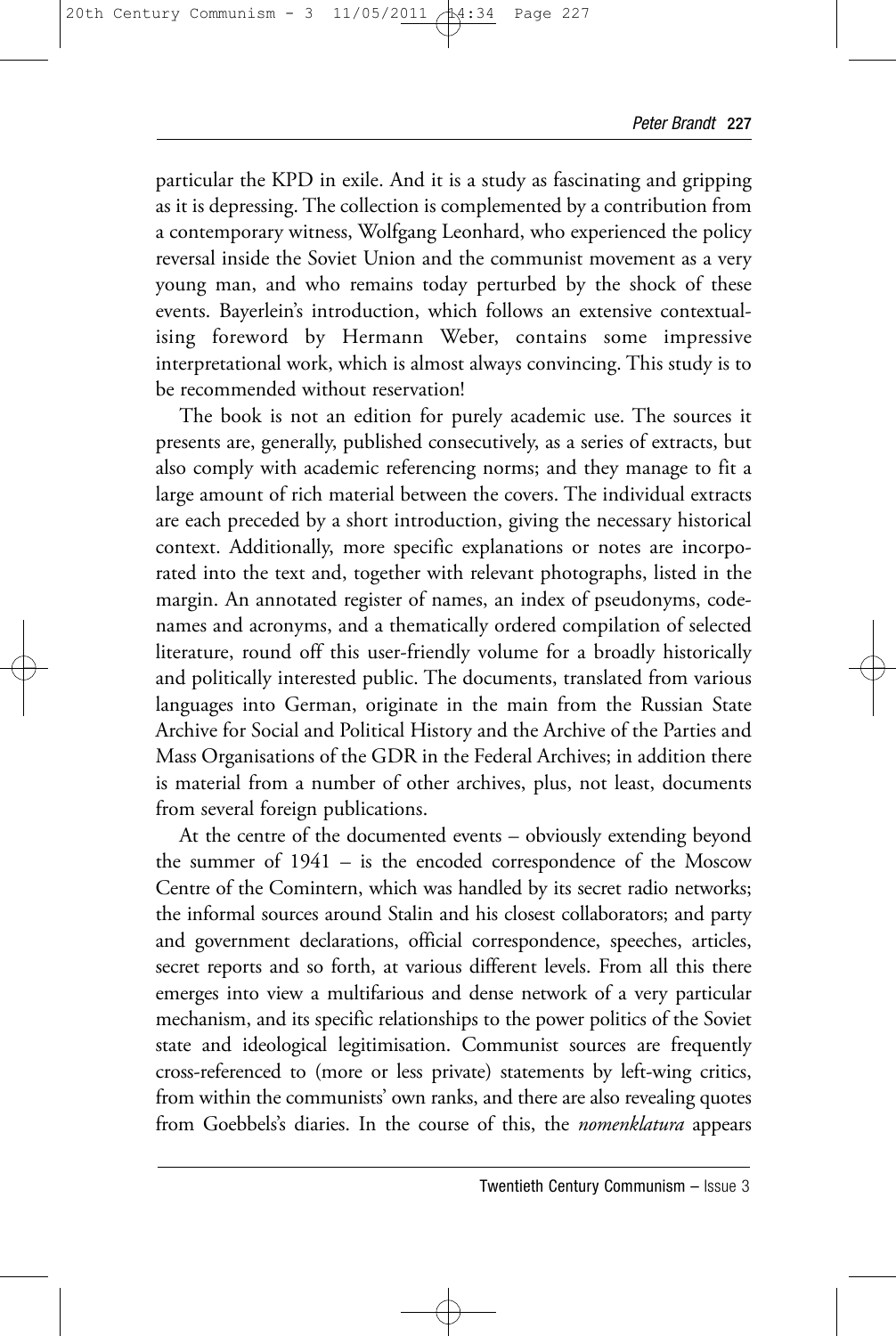above all else as a dictatorship, based on methodical lies and self-deception.

What was the bottom line? The official communist party characterisation of the war before the summer of 1941 was that it was imperialist on both sides (which according to Lenin's logic of 1914 meant opposing the respective state leaderships of all participants, especially the fascist countries, with the aim of turning the 'world war into a civil war'). But during the years of the Hitler Stalin pact world communism – following Stalinist foreign policy and its instrumentalisation by the Soviet state – in fact stood on the side of national socialist Germany, although this was cloaked in official neutrality. This was most blatantly visible in the attempts of the communist parties of northern and western Europe to enable the continued existence of their organisations and press during the course of the German occupation of their respective countries in the spring and summer of 1940. The hopes of German communists themselves for a long time focused on a semi-legal status for the KPD under the national socialist dictatorship. According to Walter Ulbricht, they would then defend the German-Soviet Pact – together with social-democratic workers and Nazi 'working people' – against the aggressive, bellicose plans of England, the alleged centre of world imperialism, and 'expose' its enemies. It was because of this perspective that world communism hushed up national socialist terror during these years, especially the persecution of the Jews.

This means that Ulbricht's infamous article in the Comintern journal *Die Welt* (9 February 1940) – which Bayerlein takes up – far from representing an extreme position or an aberration, in fact describes in its logic exactly the political line of the KPD, the Comintern and its Moscow masters. After the rapid victory of the German *Wehrmacht* over the French army and the speedy establishment of Nazi hegemony on the European continent, which was obviously not anticipated by Stalin, there was a tentative modification – though not a revision – of the communist stance on the war that had been propagated since the end of August 1939.

Bayerlein's collection does also show how profoundly the communist world movement – especially in Europe – struggled to accept the Hitler-Stalin Pact, and in the subsequent period tried to assess how to react to further changes to the situation as brought about by the Soviet-German Boundary and Friendship Treaty of 28 September 1939. They had, after all, battled for years under the banner of antifascism. But 'fascism' and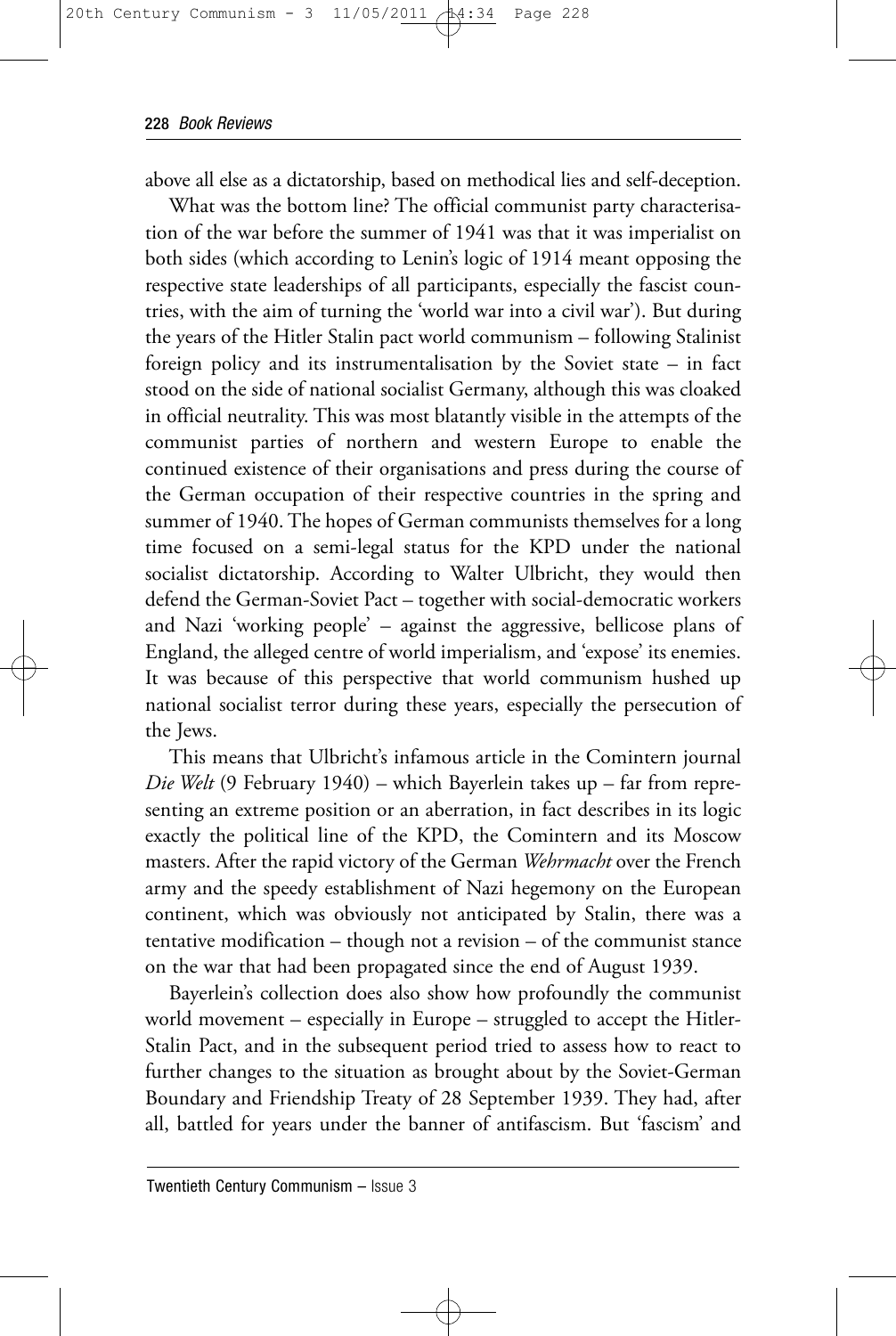'antifascism' were now, according to foreign minister Molotov, 'outdated unusable formulations'. The previous world view had virtually been turned on its head.

Initially, a number of communist parties misunderstood the German-Soviet Pact as purely an emergency measure taken by Stalin, which would still allow them to continue the policy of the 'people's front' period in a modified form. This was evident in the first appeal of the KPD leadership in exile after the conclusion of the treaty, as was, of course, the demand for Hitler's overthrow. The Moscow leadership, communicating its stance via the Comintern, had to intervene severely in this case, as well as against other communist parties, in order to 'correct' this.

Although the parties of the Comintern had already been 'bolshevised' and 'purged' – i.e. strictly subordinated to Moscow – in the late 1920s, in the late summer and autumn of 1939 the changes of party policy went too far for substantial numbers of party members and functionaries. Especially among their closer allies in the left and liberal political spectrum, there was a horrified distancing from this policy. Among German political exiles, the Hitler-Stalin Pact, and the way in which it was defended by communists, contributed decisively to a *rapprochement* of independent left-wing socialist groupings and the rump SPD.

One of the particular merits of the present selection of documents is the opportunity it offers of establishing continuities between the 1939-41 phases and the following phase – from the beginning of the *Wehrmacht*'s Russian crusade until the dissolution of the Comintern (1941-43). A key continuity was the complete abandonment of a world revolutionary orientation – in the original sense – in favour of the pursuit of espionage activities for the USSR, which could now scarcely be differentiated from the political activities of the International. (The heroic resistance of communists in Nazi-dominated Europe, including the Third Reich, is of course another story.) The proclaimed aim of the making of 'patriotic alliances' – now very widely conceived – is, upon closer examination, on a par with the empty phrases of the pact phase.

However, the national patriotic aspect of communist policy appears to me – unlike Bayerlein – to be already becoming distinctive in the 'people's front' period. As well being influenced by opportunistic considerations, this was also very much a result of a genuine process of learning after the ultraleft period (1928-1933/34). And in my opinion a perception of the aims of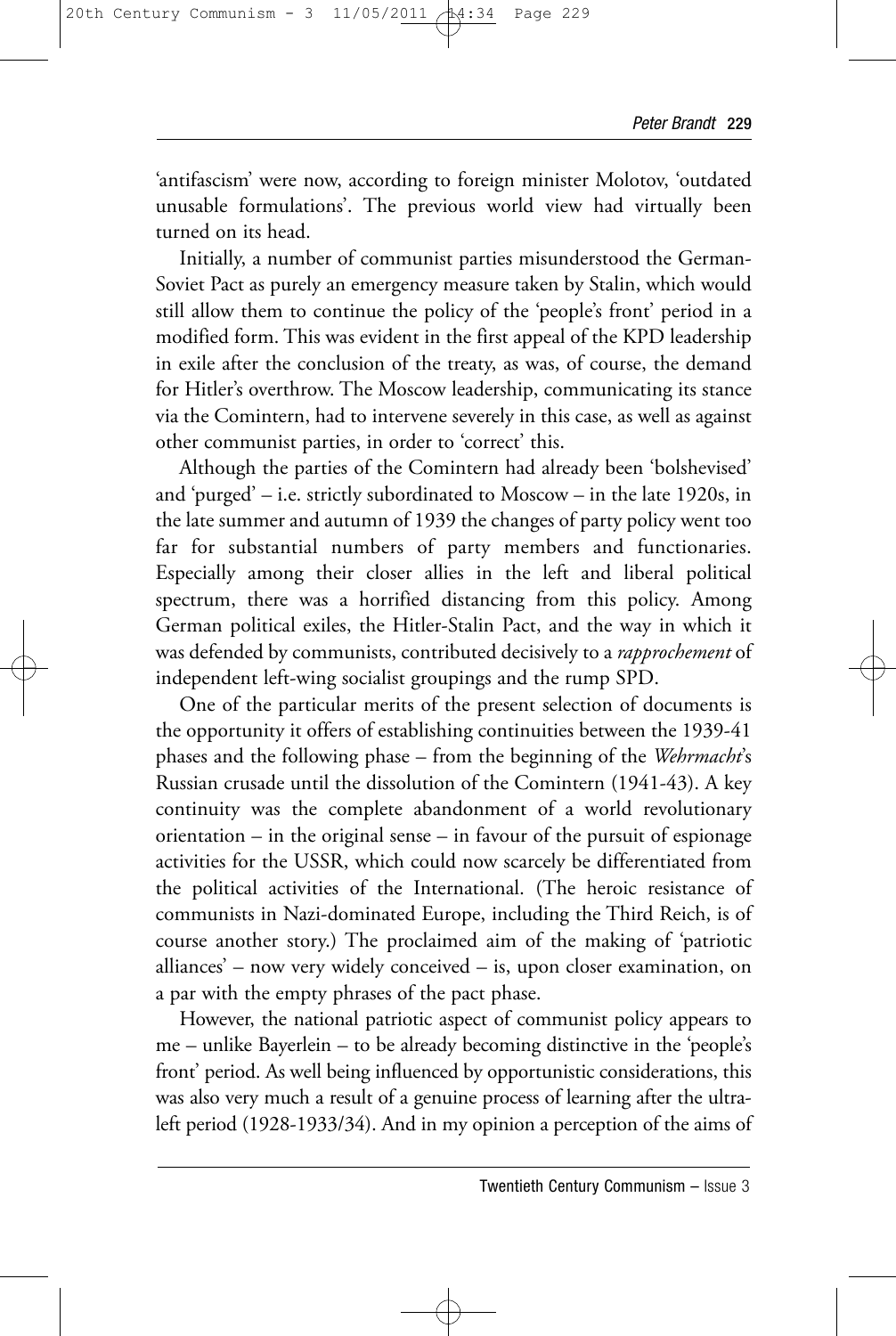the struggle against the contemporary regimes of occupation and collaboration as being for national liberation is not to be criticised (whatever else the discussion was also undoubtedly about – in Italy, or in a certain sense even in Germany). Rather, what is to be criticised is the completely unscrupulous appeal during the later period – from mid-1941 – to downright chauvinism towards 'the Germans', whereas in the occupied countries in 1939/40 it had still been recommended to seek to make alliances with the ordinary German soldiers of occupation. The tactic of individual terror attacks on members of the *Wehrmacht* and their indigenous supporters – which were highly doubtful in their effect – were alien to the traditions of the workers' movement (with its orientation towards mass action). This effectively Moscow-initiated strategy is rightly stripped of its heroic halo by Bayerlein, through the use of documents by contemporary critics.

The title of the book is a quote from the last article written by the inspired publicist and organiser Willi Münzenberg, who had been forced out of the KPD in 1938-9 because he did not follow Ulbricht's policy towards the communists' allies on the left – or on other forms of intolerant and ill-advised behaviour. On 22 September 1939, in response to the Nazi-Soviet Pact, Münzenberg wrote – in a reference to the typical Stalinist psychosis of betrayal: 'Today millions wake up in all countries, they stretch out their arms, pointing to the East, and call: "The traitor, Stalin, is you!"'

Münzenberg, who was murdered in the summer of 1940 in unexplained circumstances, could not know in the autumn of 1939 how far Stalin was prepared to go. In furtherance of the pact, more than 1000 imprisoned German communists who had fallen out of favour were got rid of by simply handing them over to the National Socialist security forces at the German-Soviet demarcation line.

> *Peter Brandt Berlin Translated by Norman LaPorte*

#### Notes

1. 'You, Stalin, are the traitor'. The End of Left-wing Solidarity. The Comintern and Communist Parties in the Second World War.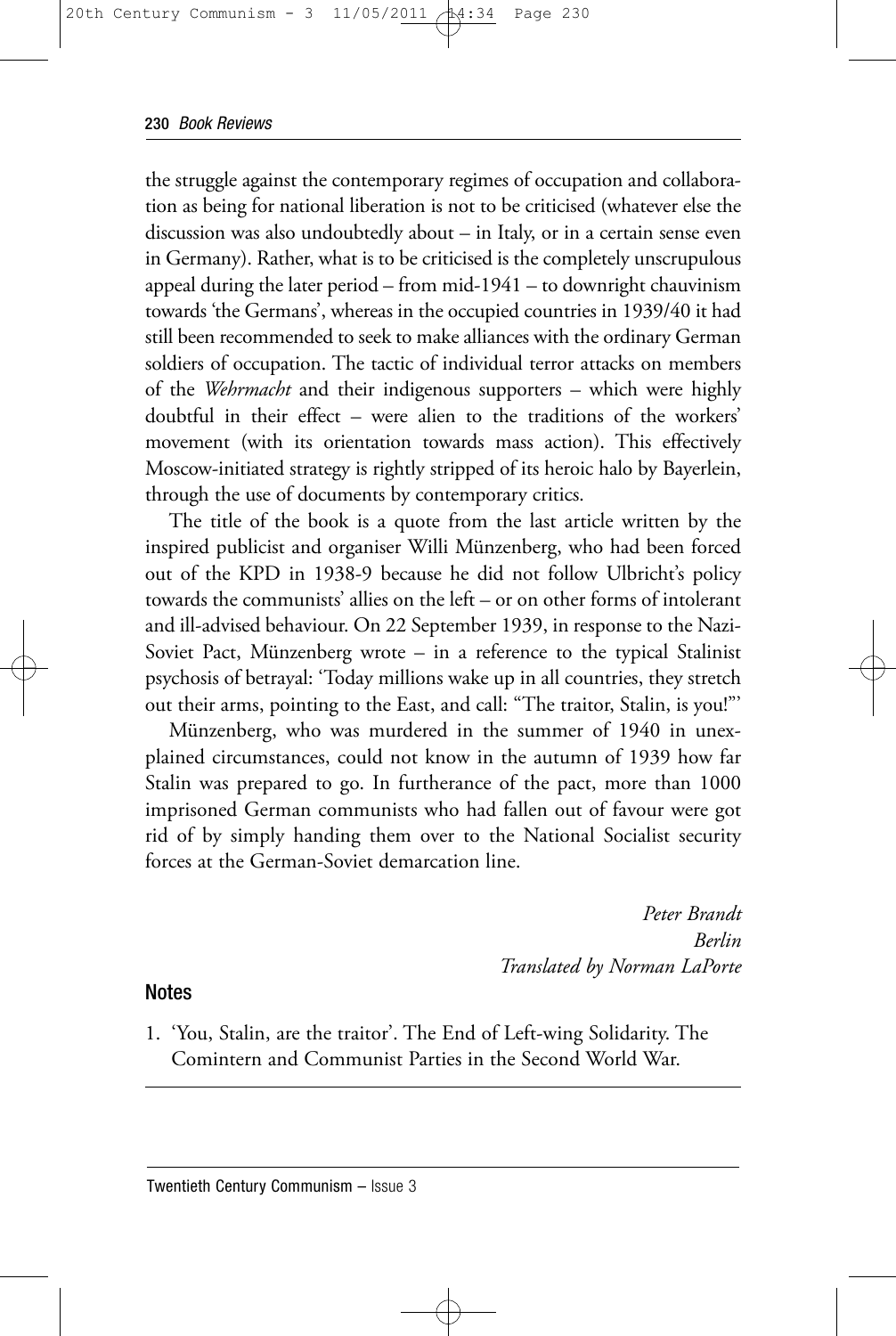**Daryl Glaser and David M Walker (eds.),** *Twentieth-Century Marxism: A Global Introduction***, London, Routledge, 2007, 9780415772846, 272 pp, £24.99; Silvo Pons and Robert Service (eds.),** *A Dictionary of 20th Century Communism***, Princeton, N.J., Princeton University Press, 2010, 9780691135854, 944 pp, £69.95**

Taken together these two volumes provide an excellent complement to each other. While *Twentieth-Century Marxism* traces the marxist tradition in the twentieth century, *A Dictionary of 20th Century Communism* provides over four hundred detailed entries on varied major topics. This does not mean that there are no problems with these books, particularly with the latter.

David Walker's introduction to *Twentieth-Century Marxism* makes a convincing case for the relevancy of the subject and soundness of this book's approach. The work, which is divided into three distinct sections – classical marxism, modern recent movements inspired by Marx, and debates about marxism today – shares the unevenness of all works with multiple authors. All the same, the general quality, particularly in the first two sections, is quite high. There are the inevitable errors, such as when the introduction refers to the 'International Workers of the World' as one of the many marxist inspired movements (p1). Now, if what was meant was 'Industrial Workers of the World', one might question whether they were influenced by Marxism. On the other hand, if there were an organisation called 'International Workers of the World', most readers, along with this reviewer, have likely not heard of it, and would benefit from further elaboration.

While space will not allow a complete recap of all the arguments made in this useful volume, a few are worth including. Alan Shandro makes a spirited defence of Lenin and leninism by stressing the reality of 'Soviet socialism under siege'. He argues that the counter-revolution pushed the 'vanguard of the revolution into more or less vicious circles of dependence upon the assistance of bourgeois experts and upon political terror and thus it wore away at popular confidence in the emancipatory dynamic of the process' (p24).

An examination of Rosa Luxemburg and Leon Trotsky by Ian D Thacher focuses on them as 'emblematic of the dominant currents of left Marxism' (p30). A masterful job is done in developing the ways in which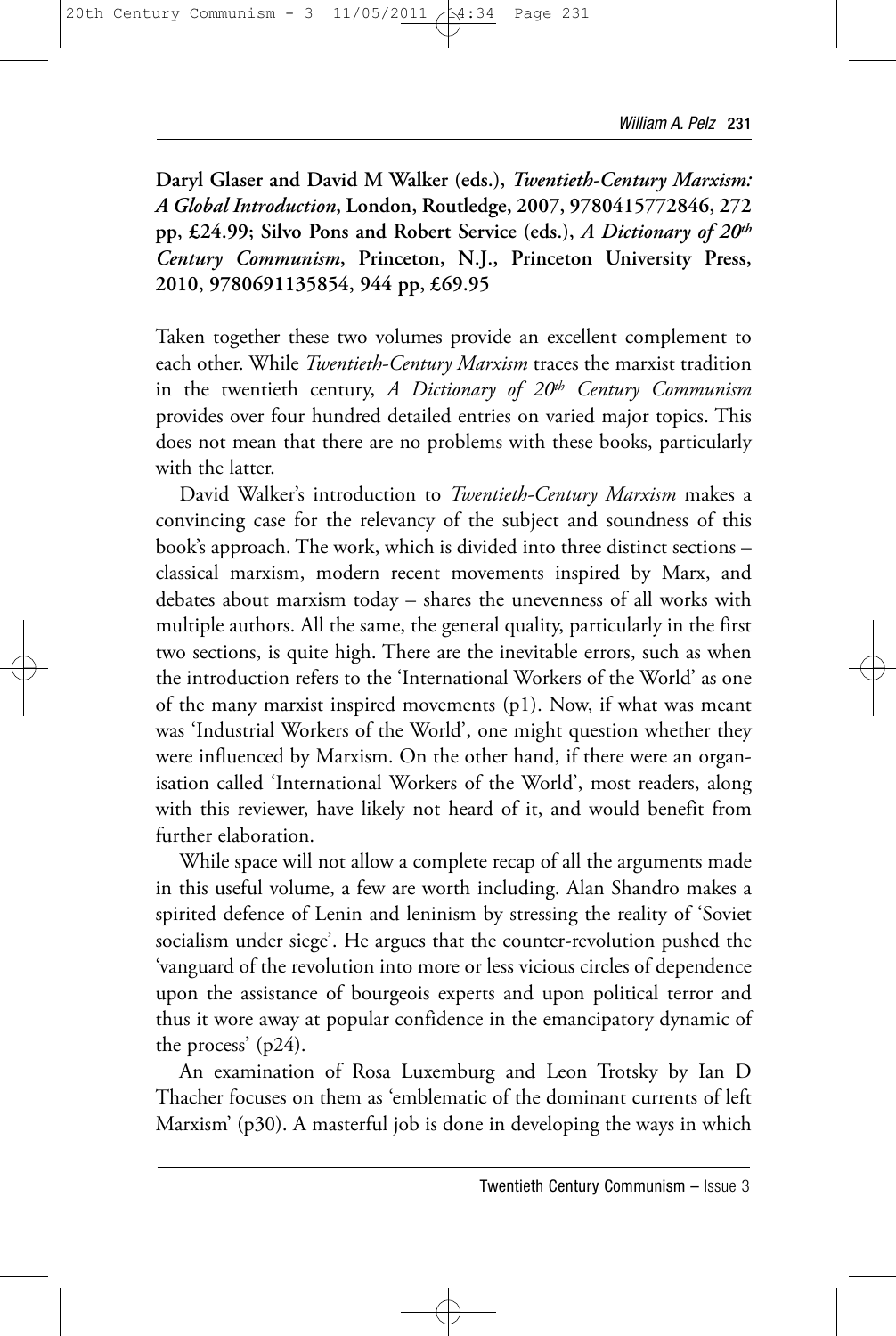these historical actors both shared certain ideas and parted company on other points (for example the centrality of democracy for Luxemburg). Even for those scholars familiar with these thinkers, this essay is enlightening. One need not agree with the author's contention that there exists 'a relevance for Luxemburg and Trotsky beyond left-communism and interpretations of Stalinism … one could use their writings to help explain the ultimate collapse of the USSR in 1991' (p41) to find this discussion stimulating.

By contrast, Jules Townshend zeros in on the classical right-wing European marxists like Bernstein, Kautsky and the Mensheviks. Typically rejected by those farther left for being too reformist, and ignored by liberals as too radical, right-wing marxism remains an intellectual current that should be evaluated. The author makes a strong case that all of the tendencies discussed in this chapter shared a belief in the parliamentary road to socialism, not merely out of fear of the repression that stronger radical actions might bring, but because they valued parliamentarianism, as did Kautsky, as 'a key process by which the working class would develop the political maturity to become a ruling class' (p49). All of the currents so far discussed stand in stark contrast to soviet Marxism, which, as Mark Sandle soundly demonstrates, reflected 'the subordination of Marxist theory to the narrow political agenda of Stalin and his programme of state-sponsored change' (p63).

With the social and economic changes in European capitalism in the 1960s and 1970s, many west European communist parties searched for a third way between the accommodation of social democracy and the rigidity of soviet communism. This search became popularly known as 'eurocommunism'. As Rick Simon points out, this phenomenon was most important in Italy, France and Spain, but had support in many smaller parties as well. For all the early hopes this movement raised in certain quarters, eurocommunism may be judged a failure, and as 'a phase in the crisis of world communism and in the transition of western European communist parties away from orthodox Marxism' (p92). Of less importance is 'western marxism', very incisively dismissed by Joseph Femia with a clear analysis and specific examples. Most often members of this tendency, such as Herbert Marcuse, have actually shown themselves to 'have little in common with the Marxist tradition' (p110).

For many reasons, it is hard to remember what promise African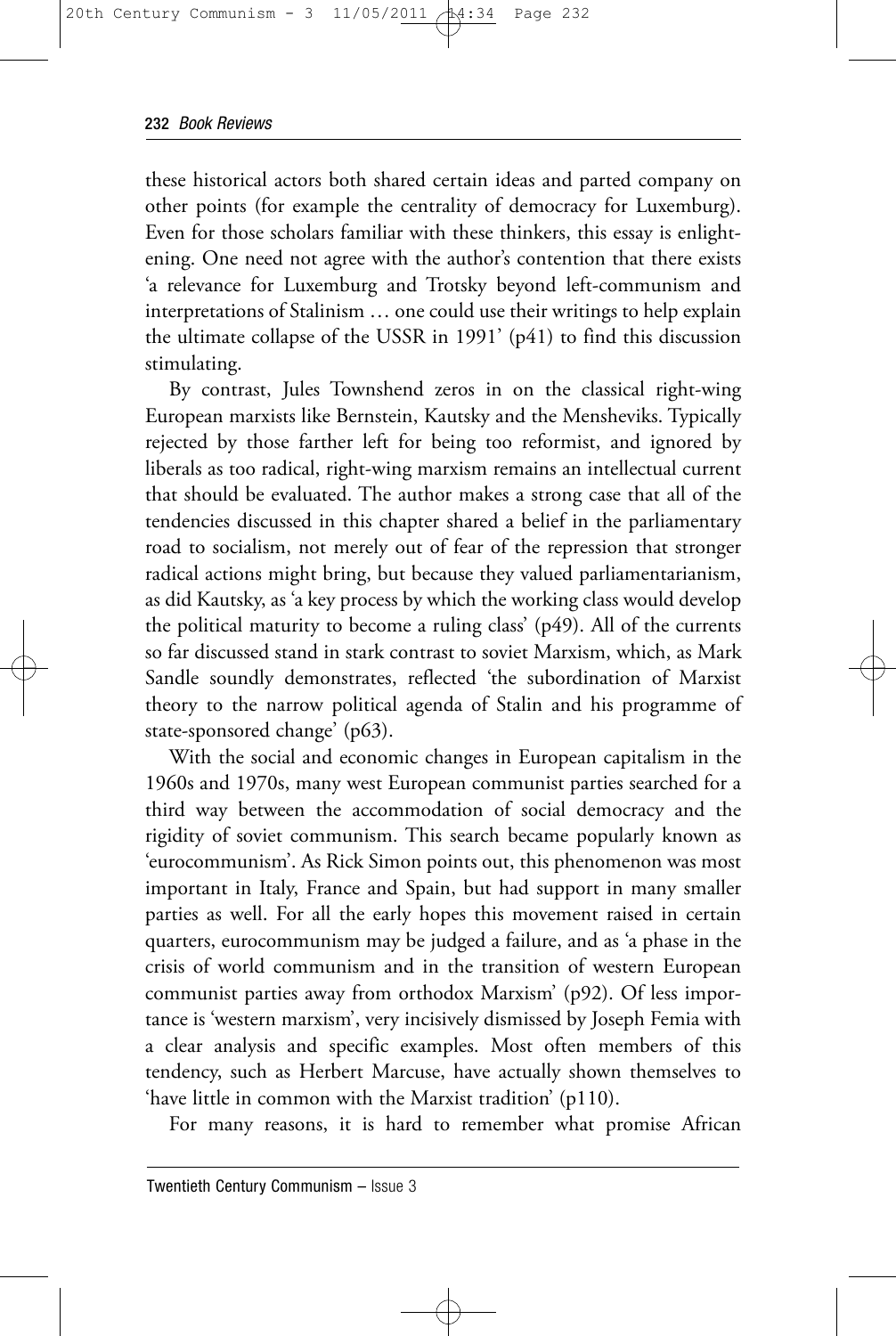marxism was once seen to hold. Daryl Glasier does a wonderful job of rescuing this 'African Marxism's moment' from our fading memories. Awash in a sea of peasants and often miseducated by their Soviet allies, African Marxists ultimately failed, while their nations are now subject to 'recolonisation' with limited real options, since much authority now 'rests with the IMF and World Bank [whose policies have] imposed great social hardship, sharpened inequality and unleashed venality' (p135). Nick Knight looks to Asia and finds that Lenin was the bridge between classical marxism and the needs of Asian revolutionaries. This was largely because Lenin 'articulated a theory of imperialism that gave to anti-colonial revolutions an important role in the world revolution' (p142).

Karl Marx had little understanding or interest in Latin America according to Ronaldo Munck. Even so, the power of the Russian revolution as an example meant the region 'was fertile territory for Bolshevism [and] the Comintern came to dominate the story of Marxism in Latin America', at least until the Cuban Revolution of 1959 (p156). Taken as a whole, the discussions in the first two sections of *Twentieth-Century Marxism* will serve as either a useful refresher course or a needed introduction to the amazing varieties of marxisms the world has witnessed in the last century. The last section, devoted to theoretical debates, is less satisfying; much like a stale dessert after a hearty dinner. That said, one essay that stands out is Daniel Little's 'Marxism and method'. The author does a service by pointing out Marx's contributions to twentieth century social science (pp240-243). Taken as a whole, this is a very useful and high quality volume.

As useful but a far more inconsistent text is *A Dictionary of 20th Century Communism.* The loathing that the editors hold for the left in general and communism in particular causes some odd, if not bizarre, contradictions to arise. To be fair, they are open about their beliefs, telling the reader that even the memory of communism 'cannot be separated from some of the worst tragedies and most infamous crimes against humanity perpetrated in contemporary history' (pxii). To the editors, their dictionary is clearly a reference book on a 'totalitarian nightmare'. Yet, the entries within are factual and dispassionately written. This often creates a tension between the editors' stated intentions and the facts presented by contributors to this project.

On the very first page of the introduction, we learn that North Korea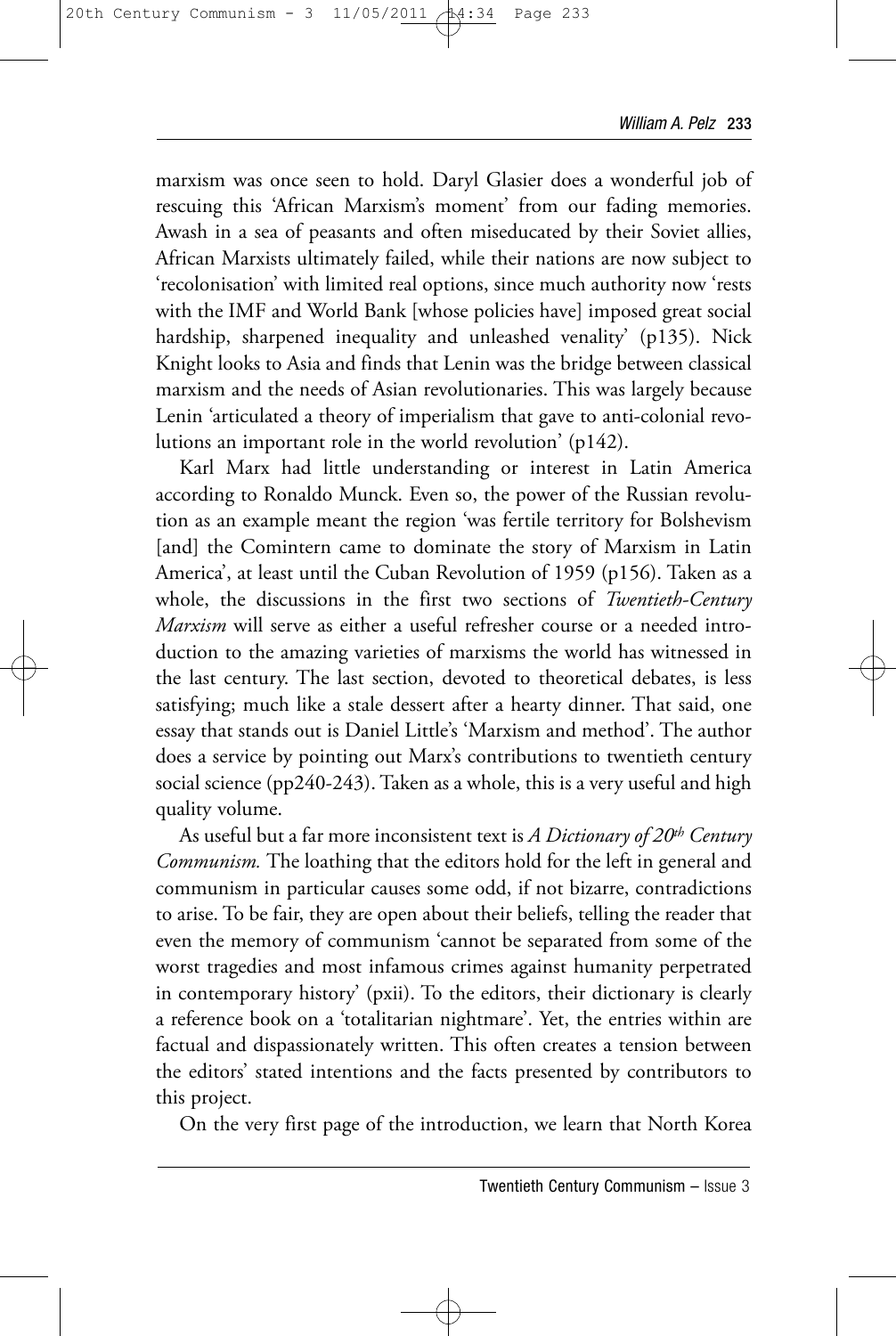'remains as the lone, irreducible custodian of the Communist past' (pvii). Some might question this, as neither Marx nor Lenin wrote in favour of either socialism in one family or a monarchical political regime. More to the point, this line is contradicted by the submission of Andrei N Lankov on Kim il Sung, founder of the North Korean government. It is pointed out that Kim moved his country away from what most would understand as communism and created a new philosophy called *juche*. This kept some elements of leninism but combined them with 'Korean nationalism and vestiges of the earlier Confucian tradition. Gradually, Juche replaced Marxism-Leninism as the official ideology' (pp454-5).

Of course, when editor Robert Service is called upon to contribute, one gets 1950s cold war-style prose. In his universe, there is no nuance and no shadows of grey. The world is starkly divided been light and dark. Take his article on Lenin, for example. Anyone reading this would conclude that Lenin was pure evil who, while in his early twenties, 'shocked even his own family with his refusal to participate in relief work' (p471). The reader also learns that Lenin's ideas were a 'ragbag', and included the centuries-old 'intellectual (and if it dare be said, ecclesiastical) traditions that Russia had a unique and universalist destiny in the world' (p473). As Service says in his conclusion, lest anyone have missed his point, without Lenin Russia might have avoided 'dictatorship, terror, ideological certitude … revolutionary optimism and amoralism' (p474).

Fortunately, most of this weighty tome is more balanced. One is tempted to say more scholarly and up to current academic standards. For example, consider the excellent essays on Karl Liebknecht (pp478-479) and Rosa Luxemburg (pp495-497), written by Ottokar Luban. They are models of precise, clear and objective writing. Likewise, there is the high quality work of Aldo Agosti and many other examples of fine scholarship within this work.

Still, problems remain, as one considers the bias of selection. That is, the question of what and who are or are not included in *A Dictionary of 20th-Century Communism*. Why is Alexei Rykov selected for a full essay but not prominent German communists such as Paul Levi, Ruth Fischer, or Ernst Meyer. Surely their walk across the stage of the political history of the Weimar Republic deserves comment? Fischer's book *Stalin and German Communism*, written after her defection from communism, should have warranted an in-depth treatment, let alone her role as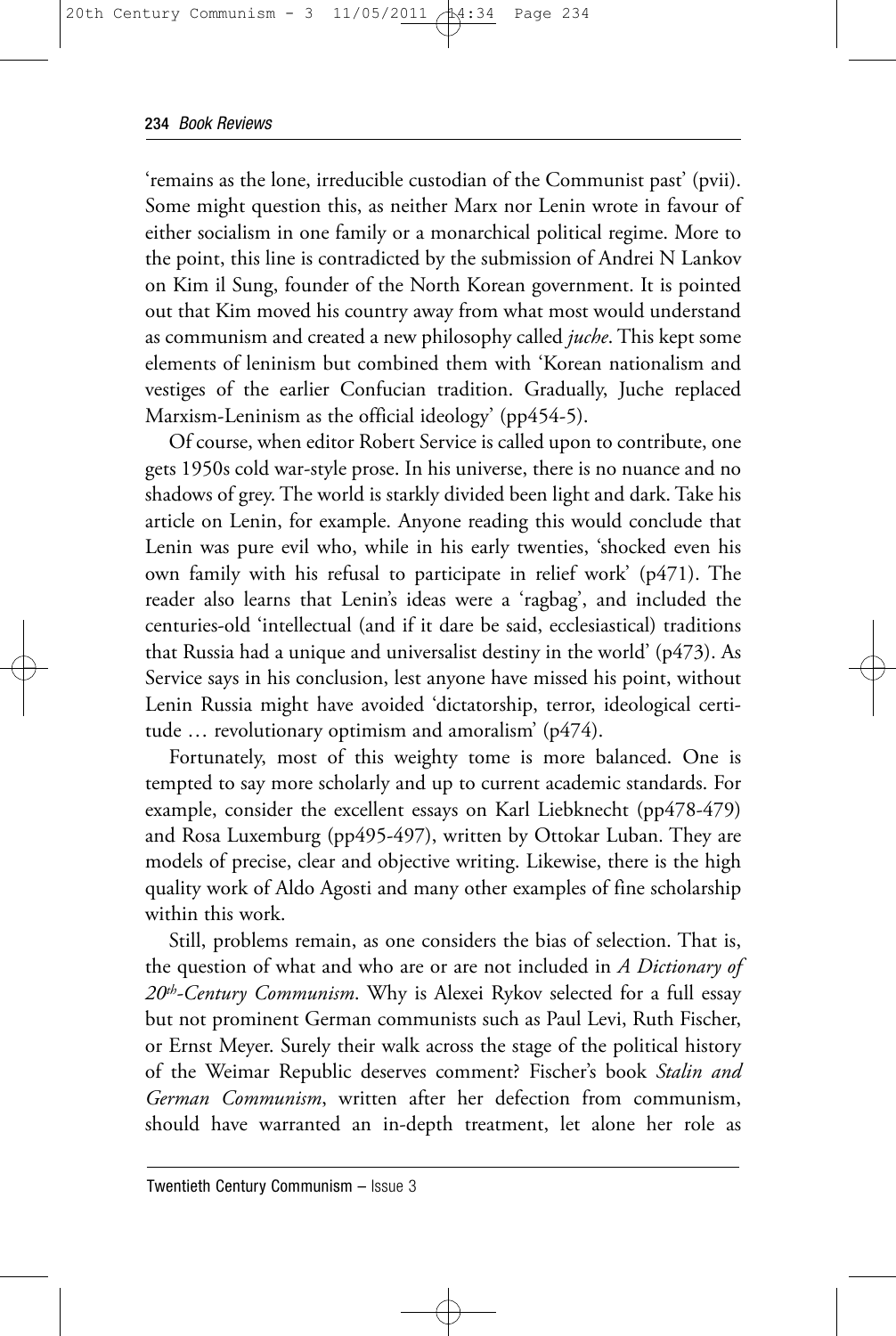German communist leader. The history of the German Democratic Republic would certainly have been rendered more fairly and in a more nuanced manner had this tome included detailed essays on reform communist Gregor Gysi or spy master Marcus Wolf.

Another glaring weakness is the scarcity of women communists studied. This oversight is also evident as regards communists and communism in the global south. Have Africa and Latin America really produced so few individuals of note or movements of importance? Why no treatment of communism in Ghana or Chile? Surely, there is more than enough material on both nations readily available. Of course, certain errors of omission or fact are most likely inevitable in a project so great in scope. So, if one can get beyond the ritualistic anti-communism, and treat each essay with care, this can be viewed as an important work.

Taken together, *Twentieth-Century Marxism: A Global Introduction* and *A Dictionary of 20th Century Communism* are very valuable contributions to the field. Still, particularly concerning the latter, the reader's caution is advised.

> *William A. Pelz, Chicago*

**Guillaume Quashie-Vauclin,** *L'Union de la Jeunesse Républicaine de France 1945-1956. Entre organisation de masse de jeunesse et movement d'avant-garde communiste***, Paris, L'Harmattan, 2009, ISBN 9782296092068, 264 pp, £20.00** *With preface by Michel Dreyfus*

This book, published with the support of the Gabriel-Péri Foundation, is a revised version of the masters thesis of the author, dealing with the history of the French youth organisation Union de la Jeunesse Républicaine de France (UJRF). Established in March-April 1945 in place of the Fédération Nationale des Jeunesses Communistes de France, the UJRF was *de facto* the main organisation for French young communists until 1956, when it was finally disbanded and replaced by the Union de la Jeunesse Communiste de France. Despite its relevance within the French communist movement, the UJRF has been almost ignored by historians of communism, reflecting a more general (and international)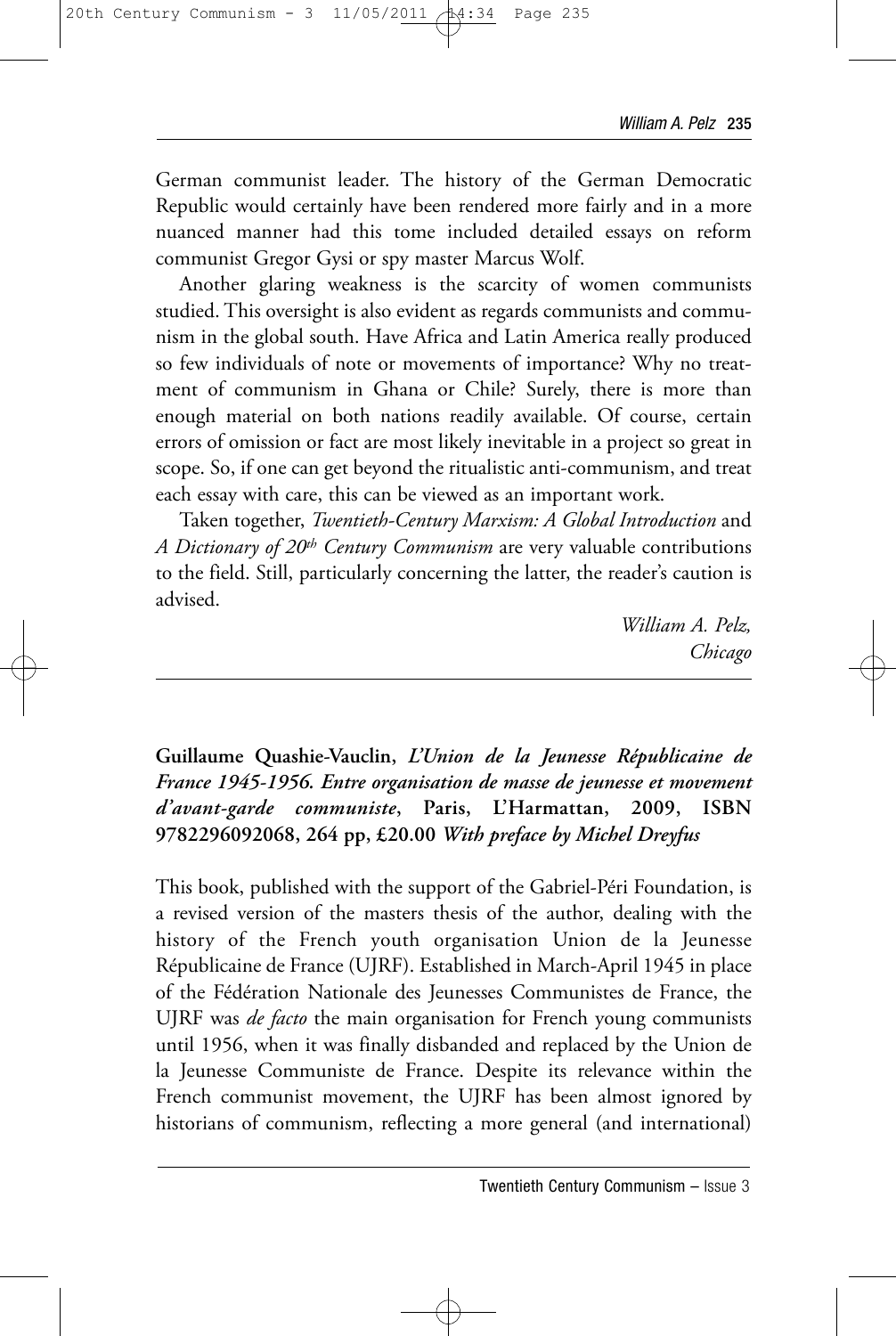lack of attention to the issues of communism and youth, which have been investigated systematically only in recent years. Based on extensive research – carried out mainly in the archives of the PCF and of the first leader of the UJRF Raymond Guyot; on the official magazine of the UJRF *L'Avant-Garde*; and on interviews with former leaders and militants of the UJRF – the work by Quashie-Vauclin helps fill this gap, paving the way for new questions and new research in the field. Remarkably, the author does not feign political neutrality, but clarifies already in his introduction to be himself a member of the PCF; this, however, does not imply a lack of scientific accuracy, as, to Quashie-Vauclin, 'the engagement consists of a scientific approach', as in Pierre Villar's words (p29).

The underlying question in the book regards the 'status' of the UJRF (p26): vanguard organisation for an elite of indomitable young communists or broad network geared to the 'youth masses', including non-communists? The answer changed over time, in accordance with the different views and needs of the leaders of the French communist movement. Originally, the UJRF was conceived as a 'mass organisation' for male young people (girls, in contrast, had to be included in the sister organisation Union de Femmes Françaises [UFF]). Subsequently, its main activities were mostly recreational rather than political, in an attempt to allure as many 'apolitical' young members as possible. According to the author, the reasons for this approach were twofold. On the one hand, the replacement of a young communist league with a broader, formally noncommunist network was the global strategy of the communist movement after 1942-1943, when the Young Communist International (KIM) had been disbanded. The author acknowledges this, and refers to the meeting between Maurice Thorez and Josef Stalin of 19 November 1944 as a likely crucial moment for the creation of the UJRF (albeit he does not cite directly the minutes of the meeting, which have been translated and published in several forms, p65). On the other hand, Quashie-Vauclin emphasises the importance of endogenous French factors, ranging from the legacy of the Popular Front of 1936 to the efforts of the Gaullist movement to hegemonies French youth. As a result of this approach, in September 1945 the UJRF claimed to have some 250,000 members (a figure that is contentious).

In the ensuing years, however, the 'mass' character of the UJRF would have been thrown into question several times. Very soon the unitary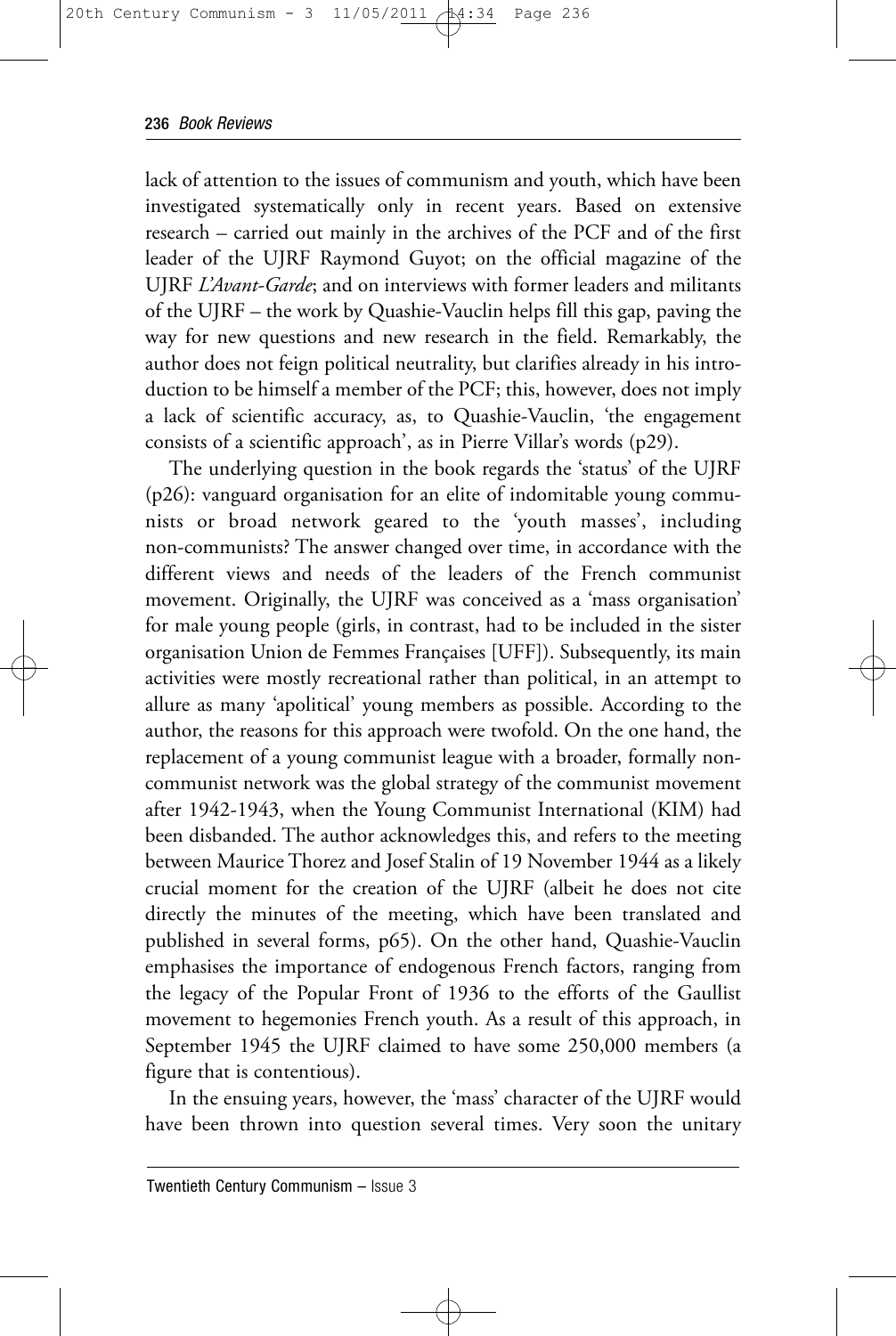strategy was undermined, by the refusal of the other youth organisations (in particular Young Socialists) to take part in it, and by the reluctance of Young Communist members to join a (formally) non-communist network. As a result, after late 1945 the organisation fell under the control of André Leroy, who could be described as the henchman of one of the most important left-wingers within the PCF leadership, André Marty. Thus, in 1946-7 the agenda of the UJRF was more centred on social and political struggles than on leisure and recreational activities. In 1948, however, the UJRF line was turned again, in what Quashie-Vauclin calls 'a palace revolution' (p130), which led to the replacement of Leroy with the more moderate Léo Figuères. Although the documentary evidence does not allow to ascertain the specific reasons for this new turn, it seems likely that Leroy was ousted because the PCF secretary himself was eager to weaken the influence on the youth movement of Marty (who supported the transformation of the UJRF into a proper Young Communist League). Nevertheless, in 1950 the departure of Figuères to Vietnam and of Thorez to Moscow rendered it possible for Marty to again gain influence with the UJRF, with the remarkable exception of the Seine branch, which was controlled by the former UJRF Secretary Guyot. In the bleak atmosphere of confrontation and fierce anti-communism of the Korean War, the UJRF entered a deep crisis, so that in 1952 it had no more than 15,000 members. Despite this, the organisation was still capable of engaging in massive campaigns, such as the movement for the liberation of Henri Martin (in which even Jacques Prévert and Fernand Léger were involved), a former partisan who had been charged with sabotage because of his pacifist engagement. After 1954, the anticolonial struggles of the UJRF against the war in Algeria would have led the organisation to recover. Despite this, in 1956 the PCF leadership decided to disband the UJRF and replace it with a Young Communist League – a decision that was taken in a strictly top-down perspective, and that arrived, rather paradoxically, when the UJRF was finally gaining some consensus among young people.

One of the main merits of this well-researched book (and also wellwritten, particularly in its many, lively metaphors) is to be found exactly in the ability of the author to stress the deep and bidirectional linkage between the tortuous history of the UJRF, the national politics of the PCF and the wider French political environment. The overall path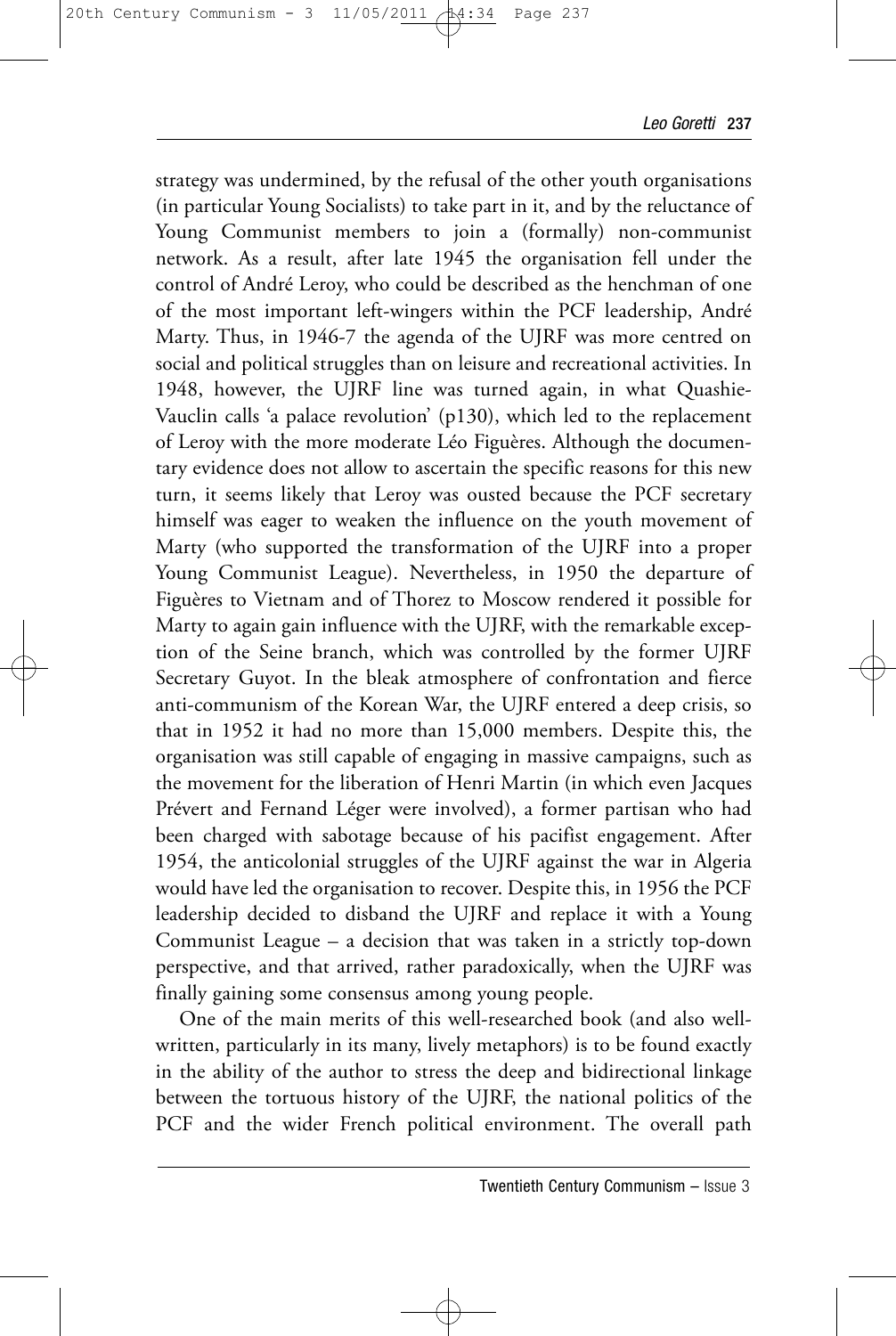followed by the UJRF between 1945 and 1956 is fruitfully described by the author as 'an history at acute angle', from the short-lived season of strength that was spurred on by the Liberation, through the dark hours of the Cold War, to the slow improvement in the age of the first 'thaw' (p233). Stressing how exogenous and endogenous factors affected the history of the UJRF in non-linear ways, the author shows how internal change and adaptations took place continuously 'at the wrong moment' – including the eventual decision to disband the organisation in 1956, when it was substantially recovering from its deepest crisis (p237). At the same time, the attention paid by Quashie-Vauclin to the developments of some local branches of the network (to which a number of very valuable sub-sections are devoted to at the end of every 'national' chapter) makes it possible to have a more nuanced view of the many 'turns' in the history of the UJRF. In particular, this approach illuminates the extent to which the decisions of the national leadership were actually implemented by grass-root militants. This leads Quashie-Vauclin to argue that, whereas the history of the national direction of the UJRF might be represented visually through a 'seismographer', because of its many turns and ups-and-downs, the local path would be visualised with 'much smoother curves'. At the local level, the vanguard and mass approach coexisted rather than clashed against each other (p236).

Quashie-Vauclin's work is of great value as the first major study on the history of the UJRF. The work is focussed on political-organisational aspects and thus paves the way for further investigation on the topic. Was there any international exchange (not only in financial, but also and mainly in political and cultural terms) between communist youth movements? More specifically, what role did the French delegation play in the World Festivals of Youth and Students? What were the relations between the UJRF and its female sister organisation UFF? In other words, how 'male' and 'virile' were the activities of the UJRF? Hopefully other works, following in the steps of Quashie-Vauclin's ground-breaking research, will help answer these questions.

> *Leo Goretti University of Reading*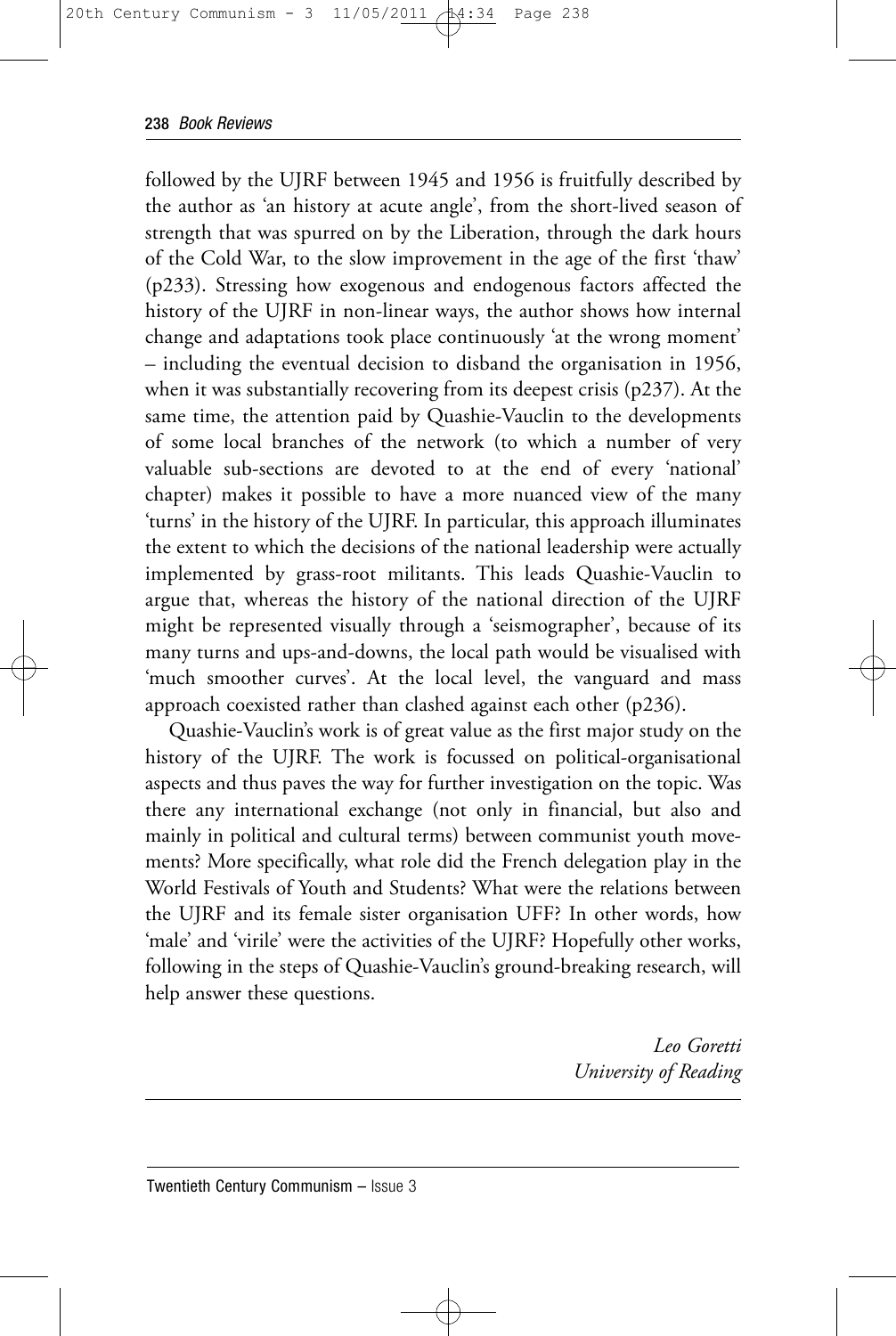**Norman LaPorte, Kevin Morgan and Matthew Worley (eds.),** *Bolshevism, Stalinism and the Comintern: Perspectives on Stalinization, 1917-***53, Basingstoke, Palgrave, 2008, ISBN 9780230006713, x + 319 pp, £55.10**

This substantial volume is a timely and important contribution to the field of international communist studies. The editors have identified a significant gap in the existing literature – the lack of an archive-based comparative approach to the history of the Comintern and its member parties. It should be stressed that this is not a general history of the Comintern; rather the stated aim is to expand the boundaries of our understanding by means of a new 'transnational' framework inspired by the potentialities of Hermann Weber's seminal 'Stalinization' thesis, first expounded in the late 1960s. In his work Weber clearly prioritised exogenous over indigenous factors in the transformation of the German Communist Party from a relatively democratic organisation into a highly centralised instrument of stalinist policy, and one of the key goals of the book is to raise awareness of Weber's thesis by testing its applicability for other national sections of the Comintern. Hence, unlike many edited volumes, this one is highly coherent and brings together a distinguished collection of both internationally renowned scholars and younger experts, who adopt a plurality of methodologies, including those associated with the recent 'cultural turn'. Inevitably, some pieces engage more directly with Weber's concept than others; some are essentially empirical, others analytical and interpretive, some fully incorporate new archival material, others rely more on secondary sources, several are overtly comparative, a few are more narrowly focused. Overall, this combination of approaches, content and source material is a definite strength, especially in terms of its appeal to a broader audience.

The fifteen chapters, all of which are accessibly and fluently written, explore in fascinating detail arguably the key dilemma of Comintern history – the complex interactions between the local, national and international contexts of communist activity. Chronologically, the focus is on the 1920s and 1930s, but some authors carry the story through to the 1940s and Stalin's death. The editors' introduction is lucid and balanced, and admirably sets the tone for subsequent essays, as does Professor Weber's forceful re-substantiation of his original 'Stalinization' thesis, and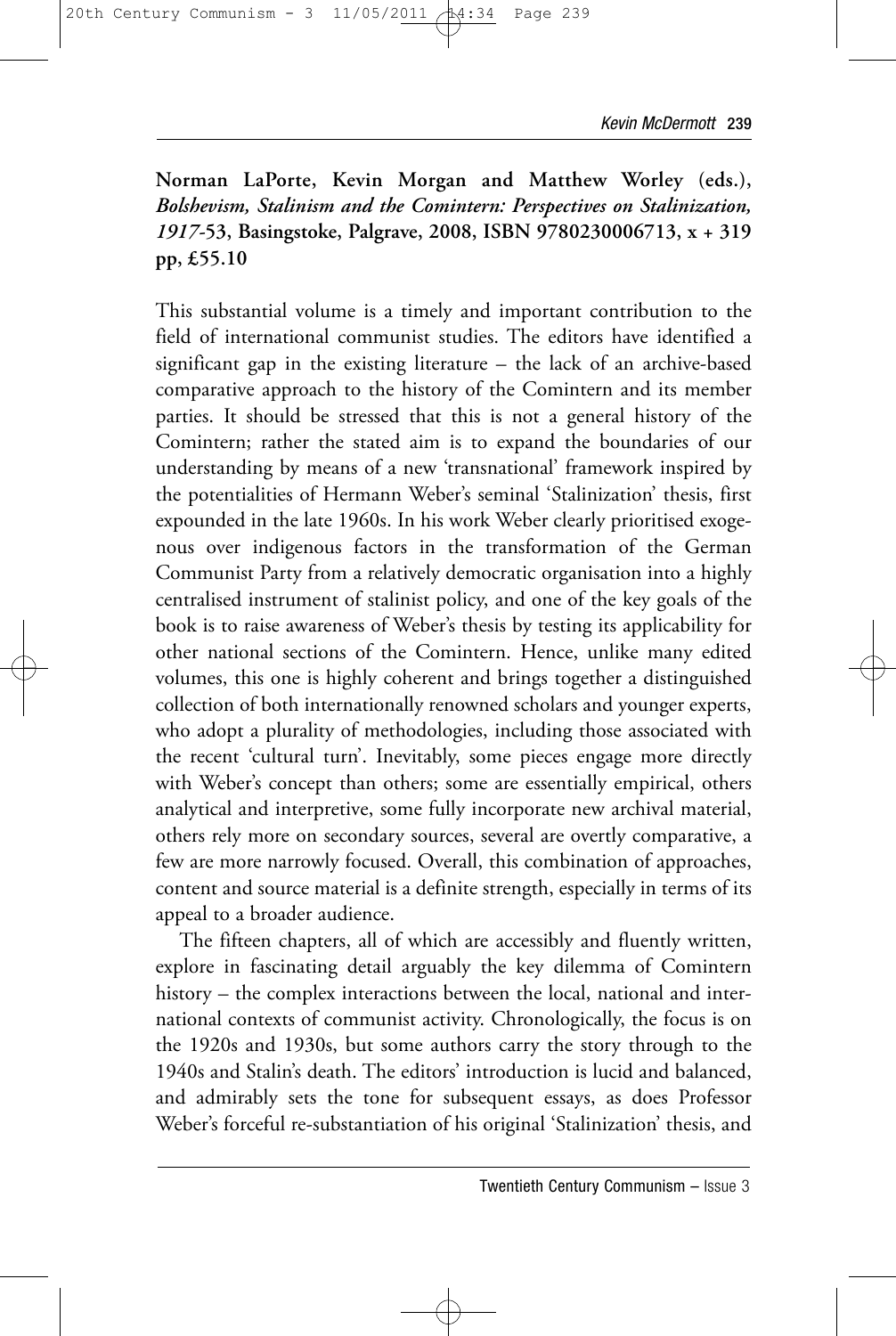Brigitte Studer's very careful critical evaluation of its strengths and weaknesses. These opening chapters are followed by several national case studies assessing the impact of Stalinization on various communist parties, three of which are strictly comparative in approach: Andreas Wirsching on the PCF and KPD, Ben Fowkes on the Czechoslovak and Yugoslav parties, and Kerry Taylor and Matthew Worley on the CPNZ and CPGB. Three other authors focus on individual communist parties: Aldo Agosti on the PCI, Tauno Saarela on the Finnish party, and Emmet O'Connor on the Irish party. These essays are interspersed with more thematic contributions: Peter Huber analyses the changing social composition of the Comintern's central bodies; Jean-François Fayet examines the important case of Paul Levi; Norman LaPorte and Kevin Morgan discuss the Ernst Thälmann and Harry Pollitt leadership cults; Gina Hermann provides a historiographical account of Comintern and PCE policies during the Spanish Civil War; and finally Edward P. Johanningsmeier examines the Profintern and syndicalism in the USA.

Particularly noteworthy are those innovative contributions that deal with the 'everyday life' of communists, which by their very nature complicate the powerful notion of external Muscovite control. Here we might pick out Randi Storch's exploration of the experiences of Chicago's communist foreign language speaking ethnics for whom the Soviet Union mattered a great deal, but who also acted in ways that 'made sense in their local union, community or club meetings' (p278). Indeed, Storch's admonition, that the best way to comprehend American communism is to move beyond the commonplace binary of communists 'as either Moscow's puppets or independent radicals' (p263), basically forms the leitmotif of the volume.

There are, however, one or two lacunae. First is the lack of a chapter specifically devoted to the central authorities in Moscow, what could be called the 'Russian perspective'. What did the Soviet bosses of the Comintern (Lenin, Zinoviev, Trotsky, Bukharin, Stalin and others) mean by the concept of the 'bolshevisation' of the international communist movement? What motivated the 'Stalinists' in their attempts to 'Stalinise' the communist parties (the term 'Stalinization' was, of course, never used at the time)? How did the nature, content and forms of 'Stalinization' change over time, and why? Was it the same beast in 1928-29 as in 1938- 39? Second, there is nothing on Asian communism, especially the Chinese and Indian communist parties. In this sense the book is rather anglo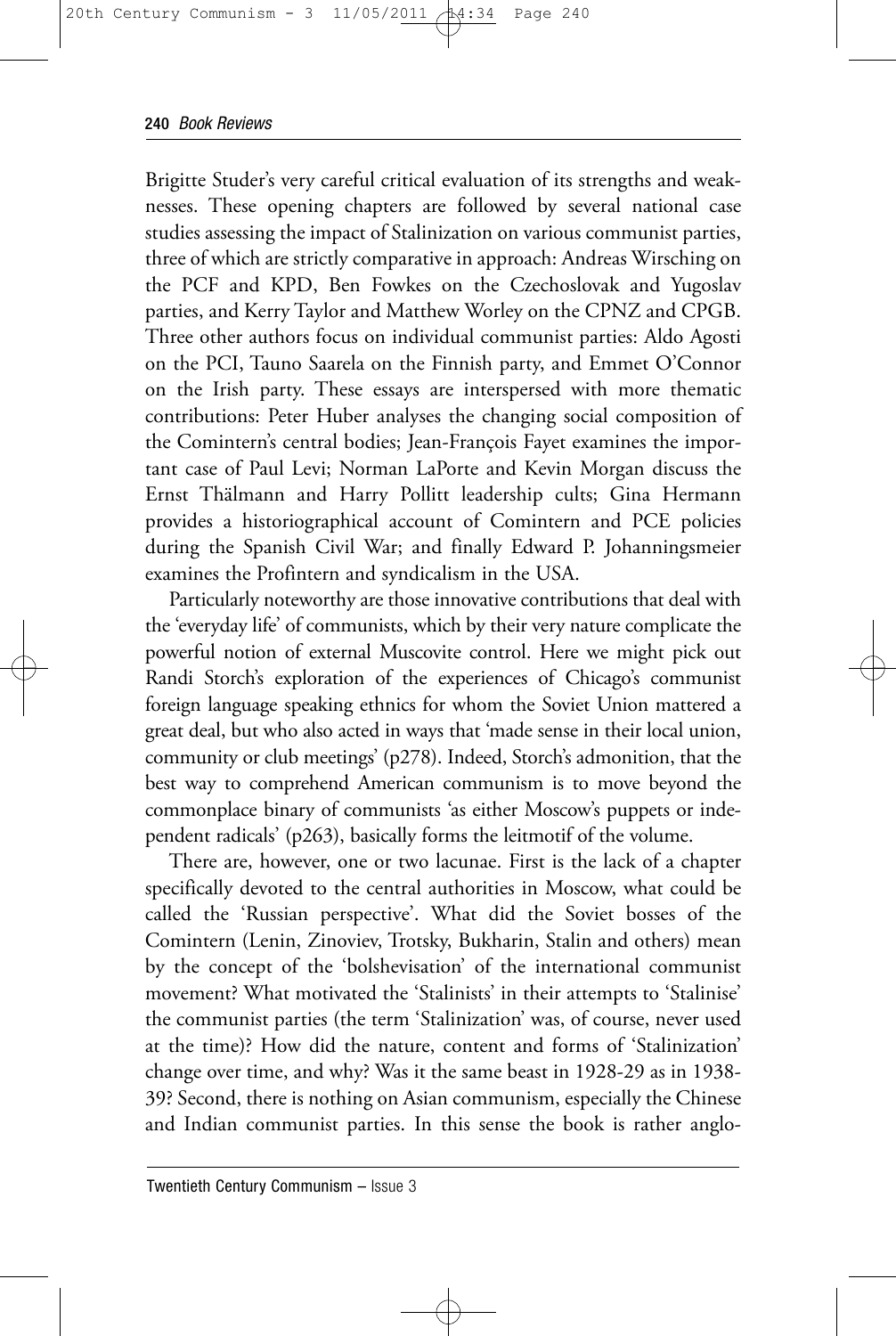saxon and eurocentric. It would be enlightening to know how Stalinization was adapted in China and other parts of the non-western world. Finally, a concluding chapter pulling all the evidence together would have been welcome. But it would be churlish to end this review on a negative note. This book will prove invaluable to Comintern specialists and to all those interested in the varied experiences of the international communist movement.

> *Kevin McDermott Sheffield Hallam University*

**Marc Junge,** *Die Gesellschaft ehemaliger politischer Zwangsarbeiter und Verbannter in der Sowjetunion. Gründung, Entwicklung und Liquidierung (1921-1935)***, Akademie Verlag, Berlin, 2009, 9783050045597, 513 pp, €59.80, hbk**

The Society of Former Political Convicts and Exiles (OPK), founded in Moscow in March 1921, encapsulated many of the contradictions and ambiguities of the early Soviet state. It was formed, on the initiative of veterans of the revolutionary struggle from various parties, to represent and commemorate all those who had suffered exile and imprisonment for their parts in the struggle against tsarism, irrespective of past or present party affiliation. Former anarchists, such as P Maslov and D Novomirsky were prominent among its founders, along with Mensheviks, Socialist Revolutionaries, Bolsheviks and others who had been sentenced by the tsarist state for political activity. The OPK sought to preserve the memory of the common struggle of the revolutionary movement at a time when the victorious faction of that movement, the ruling Bolshevik Party, was eliminating the last remnants of its rivals' organisations within Soviet Russia. It was an organisation of intensely political people which had to try to be above parties and outside of present-day politics. At first its members could – and occasionally did – include both the currently jailed and their jailers. By the time it was finally dissolved, in 1935, it had changed beyond recognition, having long lost its political and organisational independence.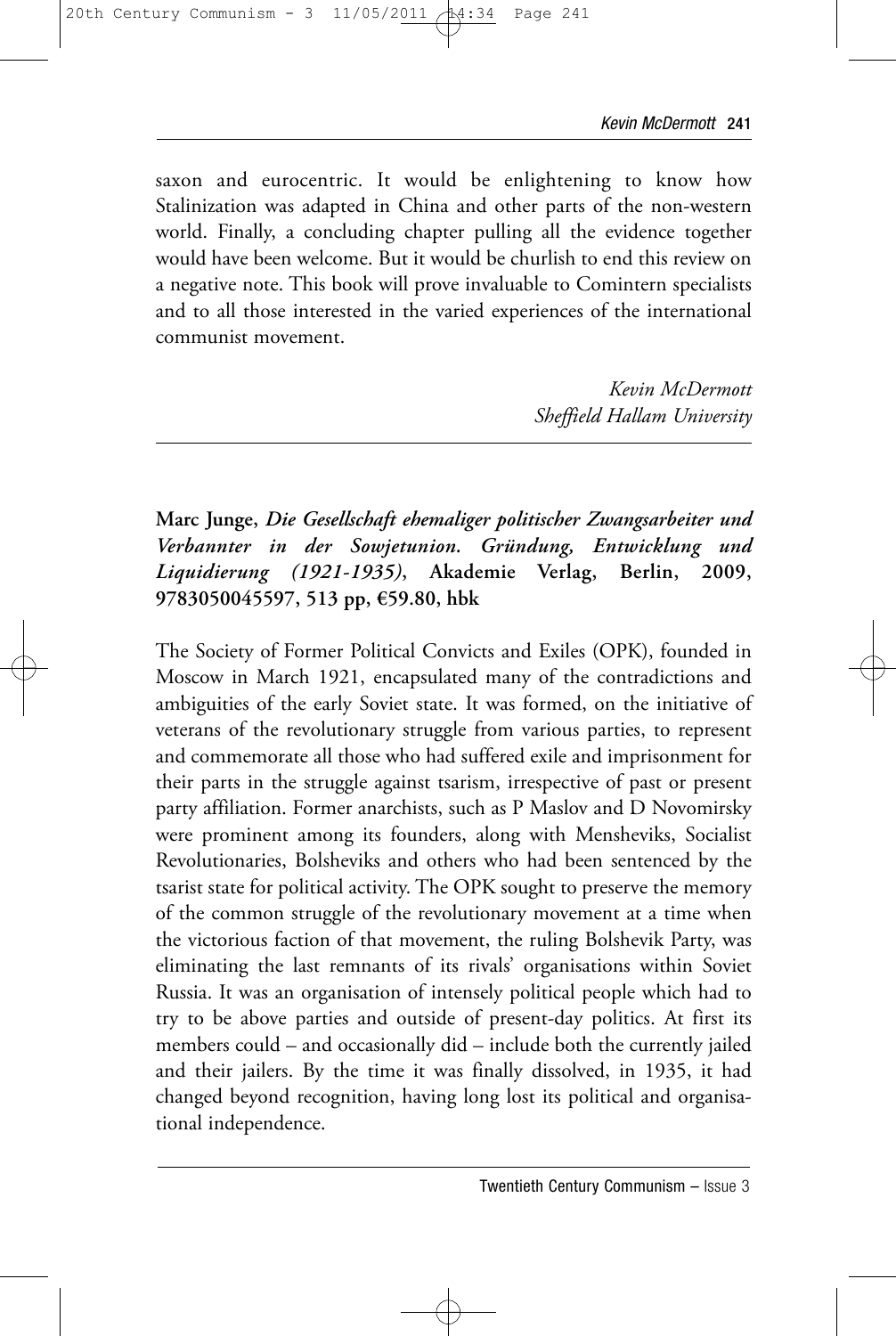Marc Junge's work, based on his post-doctoral thesis, is the first fulllength study of the society, and traces its story from its creation to its eventual dissolution. It is a very thorough factual account, which sets the OPK firmly in the wider context of Soviet political life in the first decade of Stalin's rule. In this way, Junge gives an insight not only into the evolution of a particular body with certain peculiarities (not least, a number of members with a reputation beyond the borders of the USSR), but also into the way institutional politics as a whole developed in the Soviet Union.

At the time of its foundation, the OPK was in some respects not such an exceptional organisation. It was still possible for societies – even some with a political focus – to be established on initiatives from below. The Soviet authorities at this stage were keen to integrate non-Bolsheviks prepared to accept the Bolsheviks' political monopoly into public life. Bodies like the Socialist (from 1924, Communist) Academy, founded in 1918, which brought together Bolshevik and non-Bolshevik specialists in the humanities and social sciences, and even the trade unions, provided a space where former members of other parties and groups could be active alongside the ruling communists. Indeed, in the initial phase it was the Soviet trade unions, in the person of their leader M I Tomsky, which acted as the OPK's major patron.

Junge describes the process whereby the OPK tried to find its niche. In its very first years it took on a bewildering variety of functions. It organised commemorative meetings in Moscow, and it provided accommodation and sheltered employment to veterans of the revolution (especially the non-Bolsheviks, who found it harder to get work for the state). At a time of acute material shortage in Soviet Russia, it provided pensions and social benefits for its members and their families, largely financed by the state. It published a journal, *Katorga i ssylka* (*Hard Labour and Exile*), containing memoirs and reminiscences. For a brief period it even worked alongside the Political Red Cross and attempted to defend human rights in Soviet Russia. The impossibility of this last stance became apparent in the summer of 1922, when the Soviet state organised a criminal show trial against many of the leaders of the Socialist Revolutionary party, several of whom were OPK members. Some of the non-Bolsheviks in the OPK tried to draw parallels between the pre-revolutionary and post-revolutionary treatment of dissent. The OPK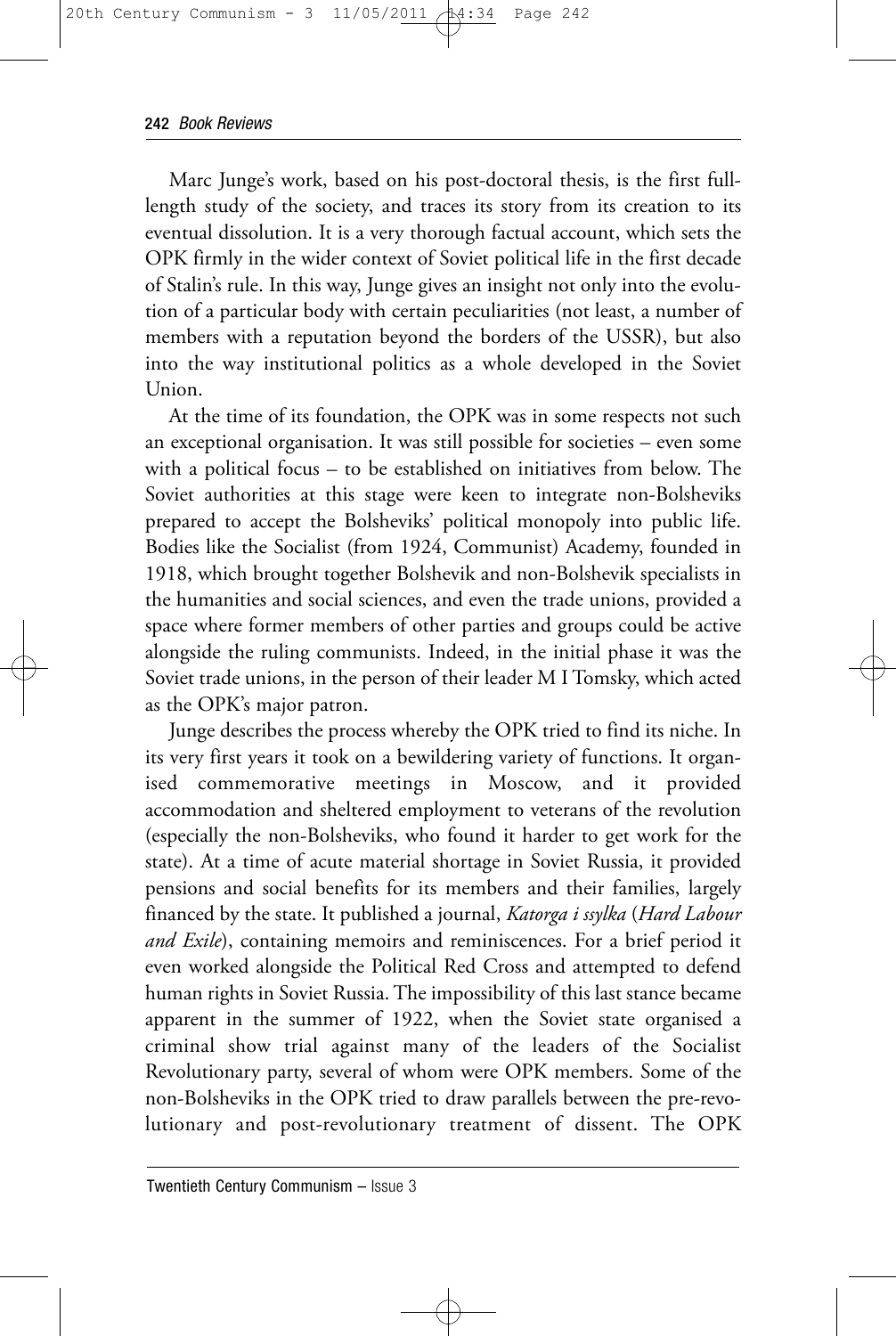Presidium even voted a food ration for the mother of S V Morozov, one of the defendants in the trial – a decision which had to be hastily rescinded (p124). At the end of August 1922 Tomsky, whose role as the OPK's patron meant that the SR case had put him in a difficult position, suggested that the organisation be dissolved. But this proved unnecessary. The OPK shifted its stance from independent activism, firstly to one that Junge calls 'active neutrality', and then to an abandonment of any attempt to use its members' moral authority to influence current Soviet politics.

The Soviet regime, on the other hand, certainly wanted to use the standing of the revolutionary veterans to bolster its own moral authority as the legitimate inheritor of a great revolutionary tradition. Despite its ostensibly non-party status, the OPK's material dependence on the Soviet state gave the communists the whip hand in the organisation, once they chose to use it. Its subsequent evolution reflected the development of Soviet politics as a whole, both organisationally and ideologically. It was reorganised after 1922, on a basis which expressly excluded former prisoners of the tsars who had been actively hostile to the Soviet state after 1917. Then, in 1924, in a move which the CPSU was to use in many Soviet organisations where communists and non-communists worked together, it organised a distinct communist fraction within the OPK, through which the party could exercise control. Although individual OPK members could, and did, dissent from the official party line, the loyalty of the organisation as a whole was secured. This was not achieved without opposition: for example, Junge reproduces the resignation statement of the former anarchist A N Andreev, who publicly left the organisation in March 1924 in protest against the growing use of political repression in the Soviet Union (pp460-62).

However, those who left were greatly outnumbered by those who joined the society – its membership passed the 500 mark around 1924, and continued to grow throughout the 1920s, reaching almost 3000 by the early 1930s. The OPK retained its welfare functions, and was able to develop a small constellation of enterprises, sanatoria and so on which helped finance its activities. The main focus of its work in the mid-1920s was directed towards history – preserving the memory of the revolutionary struggle against tsarism, collecting documents and artefacts for museums, and researching the history of the revolutionary movement. For the most part, during the NEP period there was no official line on much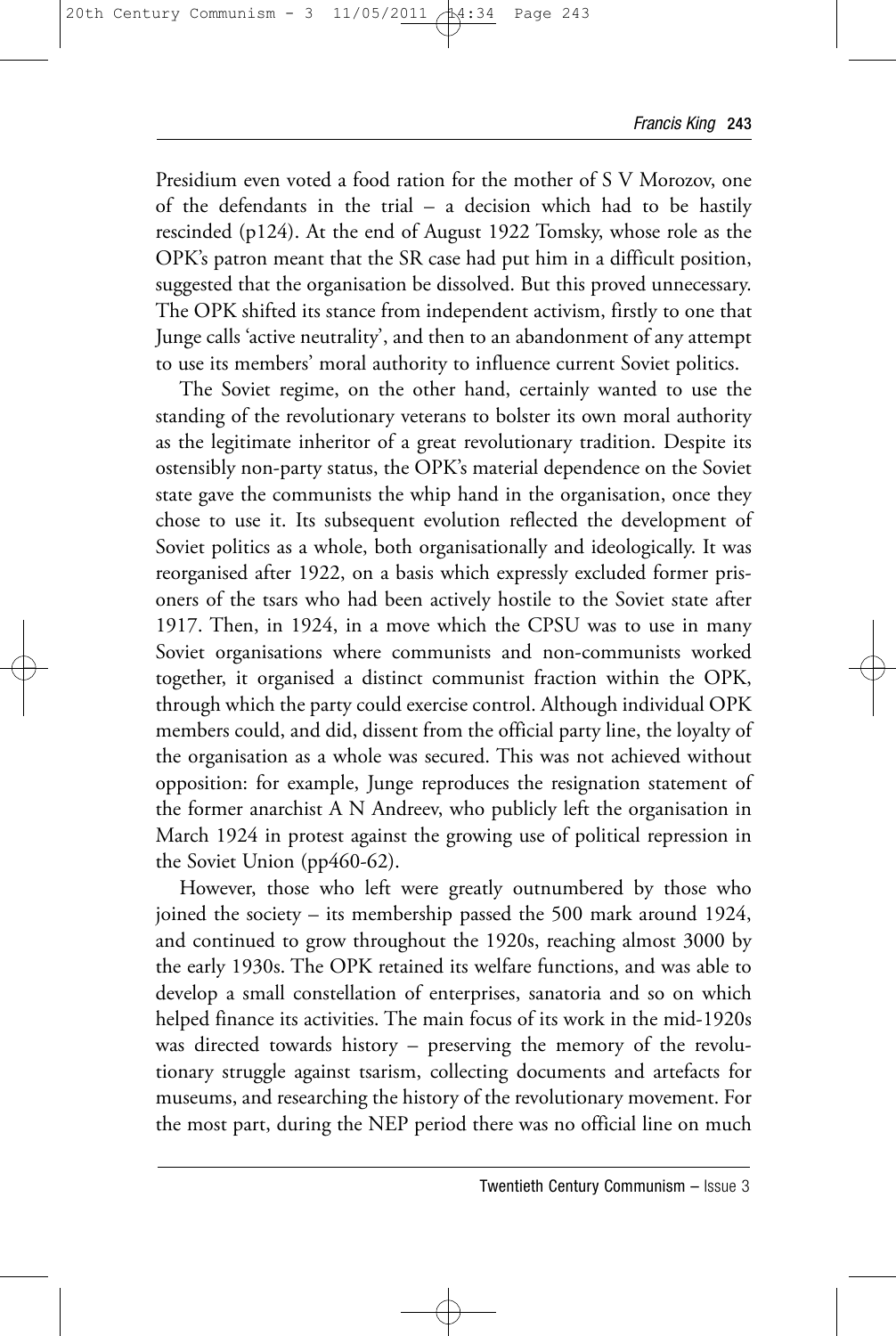of this history, which meant that the OPK could publish materials and memoirs from a range of organisations and standpoints. It also began work on a series of biographical encyclopaedias of the Russian revolution. For much of this time, the leading figure in the organisation was the communist V D Vilensky-Sibiryakov, who did much to ensure that the published output of the OPK was of high quality. One way this was achieved was by establishing working research groups, consisting of former inmates of different penal institutions and historians. Under Vilensky-Sibiryakov, a teleological Bolshevik narrative of the history of the revolutionary movement was developed, in which all the preceding development led up to, and culminated in, the emergence of Lenin's party and its seizure of power.

The dominant role of Vilensky-Sibiryakov was short-lived, however. In the mid-1920s he was identified with the Trotskyist opposition, and the communist fraction in the OPK – previously his power base – was mobilised to depose him. This represented a further encroachment on the society's supposedly non-party nature, but Vilensky-Sibiryakov, having previously used the communist organisation to ensure party control of the OPK, was unable to rally the society's non-communists in his defence. The leading positions from then on were taken by two old Bolsheviks: I A Teodorovich and E M Yaroslavsky. Teodorovich was an independentminded communist of a relatively liberal temperament: at the end of 1917 he had resigned from Lenin's first government in protest at its failure to involve representatives of other socialist parties. Yaroslavsky held very much to the Stalin line. By 1928, the OPK was again getting entangled in the factional battles within the CPSU, as Teodorovich, whose government responsibility was in the agriculture commissariat, became identified with the 'right deviation' and became the target of a campaign of hostility.

The issue here was how to interpret the role of *Narodnaya volya* in the history of the revolutionary movement, as 1929 marked the fiftieth anniversary of the foundation of that organisation. Lenin's brother had belonged to, and sacrificed his life for, *Narodnaya volya*, and Teodorovich was keen to celebrate it and present it as a kind of forerunner of Bolshevism for its emphasis on active struggle and organisation. However, Russian marxism had developed precisely as a rejection of *Narodnaya volya*, and it was the Bolsheviks' agrarian-oriented opponents, the Socialist Revolutionaries, who had always been keenest to claim descent from that group. Junge does a fine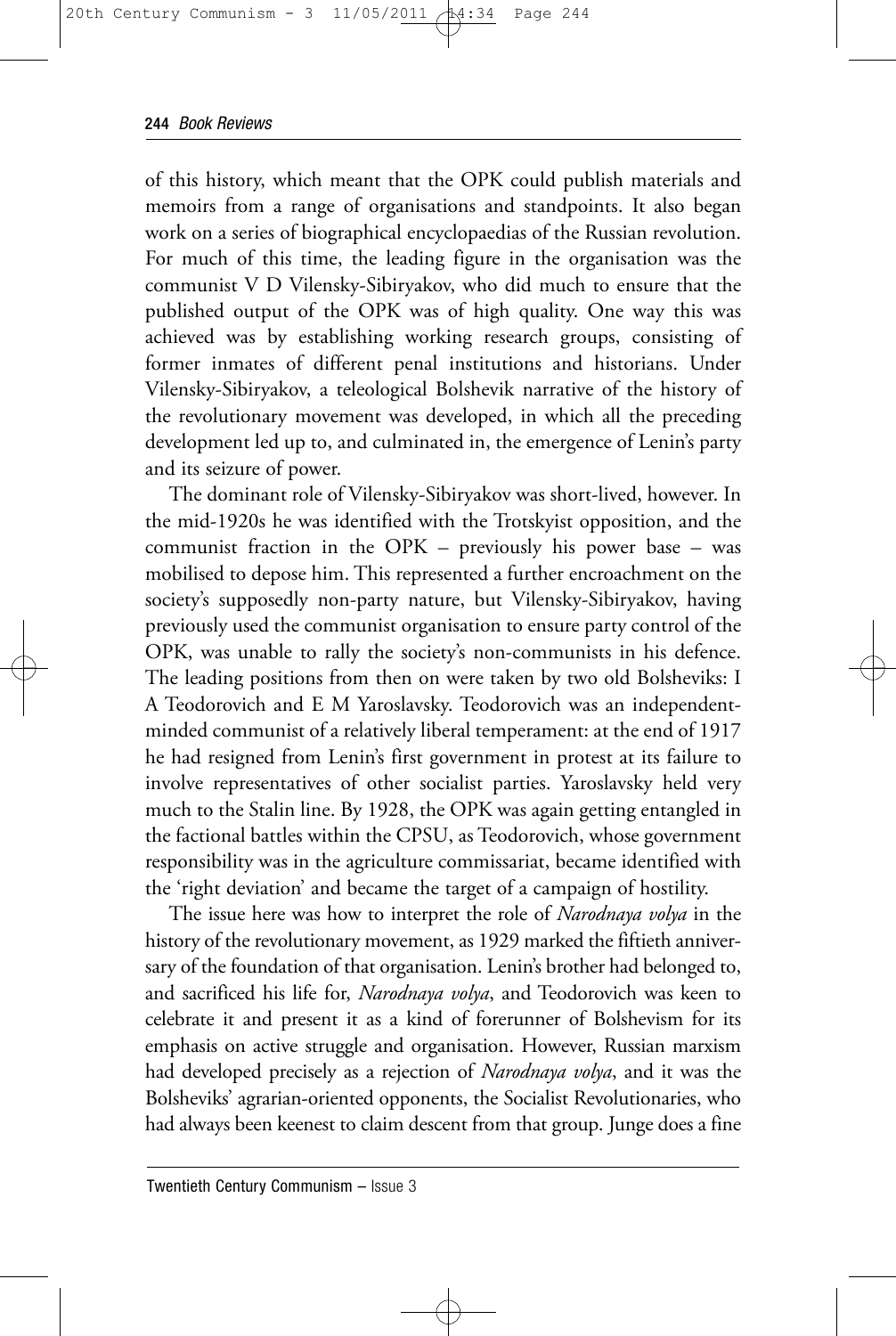job in unpicking and presenting the complex and increasingly bitter political struggle which ensued, in which Teodorovich came under fire both from party hardliners keen to root out the 'right deviation' and M N Pokrovsky's school of historians for his inadequate marxism.

Other political developments from 1929 onwards finally undermined the OPK's entire *raison d'être*. A series of show trials of former members of other parties, and the CPSU's increasingly shrill campaign for 'vigilance', tended to make redundant the entire OPK project of co-operating with and co-opting revolutionary veterans from other traditions. As Junge shows, around this time there was a wave of arrests of OPK members with non-Bolshevik pasts, which caused indignation among the OPK's remaining non-party members, and particular problems for Yaroslavsky, who had to try to defend the official line. Most notably, the veteran revolutionary and former *Narodnaya volya* member Vera Figner publicly rebuffed an attempt by Yaroslavsky to present her with OPK membership to mark her eightieth birthday in 1932, referring to the society's refusal to oppose the use of the death penalty in the USSR (p368).

The historiographical mission of the society was also cut away by Stalin's letter to the journal *Proletarskaya revolyutsiya* in 1931, in which he made it clear that henceforth only one interpretation of the history of Bolshevism was permissible. Economic difficulties and a shortage of paper obliged the society to cut back its publishing plans. Nonetheless, the OPK carried on for another four years, until in the wake of the Kirov assassination the number of quasi-independent societies in the USSR was pared back to the barest minimum. In 1935, the state took on direct responsibility for the OPK's remaining welfare functions, and the organisation was liquidated. Within a few years, the same fate awaited many of its most prominent members, including Teodorovich (shot in 1937) and Vilensky-Sibiryakov (arrested in 1936, died in prison in 1942).

Junge's book is an impressive achievement – well-researched, clearly written and well-organised. It will be the standard work on the Society of Former Political Convicts and Exiles for many years to come.

> *Francis King Norwich*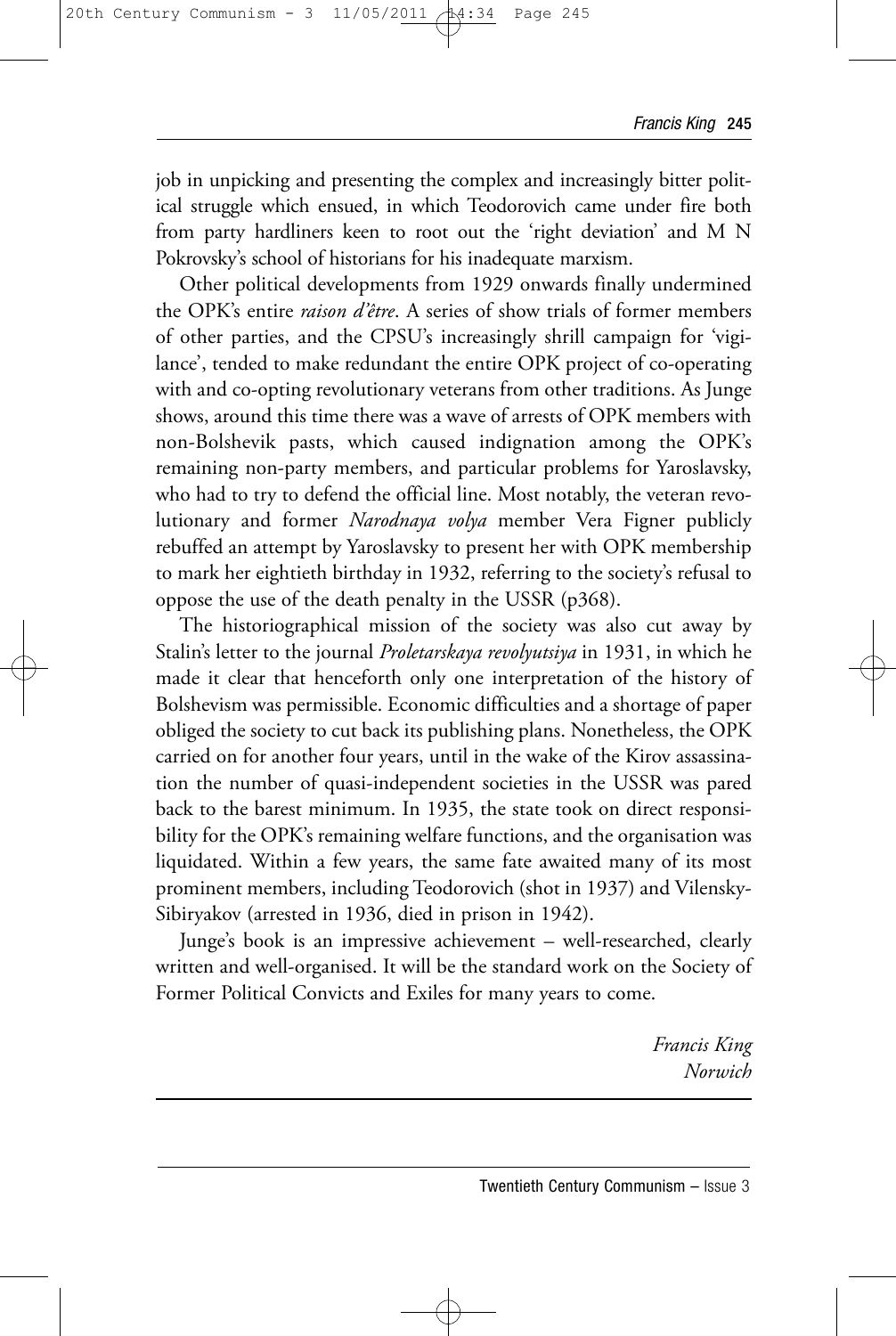## **Gina Herrmann,** *Written in Red: The Communist Memoir in Spain,* **Urbana and Chicago, University of Illinois, 2010, xix + 246 pp, ISBN 9780252034695, \$45.00**

*Written in Red* is an interesting and perceptive analysis of some key Spanish communist autobiographies. Hermann begins by noting that, following the Spanish Civil War, Spain seems to occupy a special place in communist historiography: while in other countries the romance of communism has faded, with reference to Spain the themes of antifascism and heroic struggle seem to have survived remarkably well. Rather than exploring this issue by considering the political cultures of the conflict, Herrmann turns instead to forms of memory. A succinct, well-focused and genuinely sparkling introduction analyses the structures of communist memory, setting the specific features of the communist autobiography into the wider context of modern autobiographical writing, and referring to recent scholarship on the nature of autobiography. Rather than discouraging autobiography as an individualist act, the communist milieu actually encouraged it, but set it along a certain path, almost giving would-be autobiographers certain tropes that they were to follow, in which 'the emotional' was to be 'embedded in the political' (p7). Such forms of writing were popularised through the various communist-inspired movements that encouraged sympathy for the Soviet Union and artistic creativity. During the period of stalinism, these rituals of accusation and self-criticism made such practices still more rigid, resulting in some highly formulaic representations of identity (p9). These formalities could become extremely politically important: Herrmann pointedly reminds us that two of her autobiographers, Semprún and Ibárruri, actually sat on committees which expelled party members. Party autobiographies therefore grew less distinctive, less individual, and tended to stress the subject's willingness to adjure failings and to stay loyal to the party.

Following this promising start, the following five chapters are something of an anti-climax. Here, one must note a permanent chasm between literacy scholars (of which Herrmann is one) and social scientists: put simply, literary scholars would prefer to read one text ten times, while social scientists would prefer to consult ten texts, even if they only read them once. The succeeding five chapters of *Written in Red* are an intense,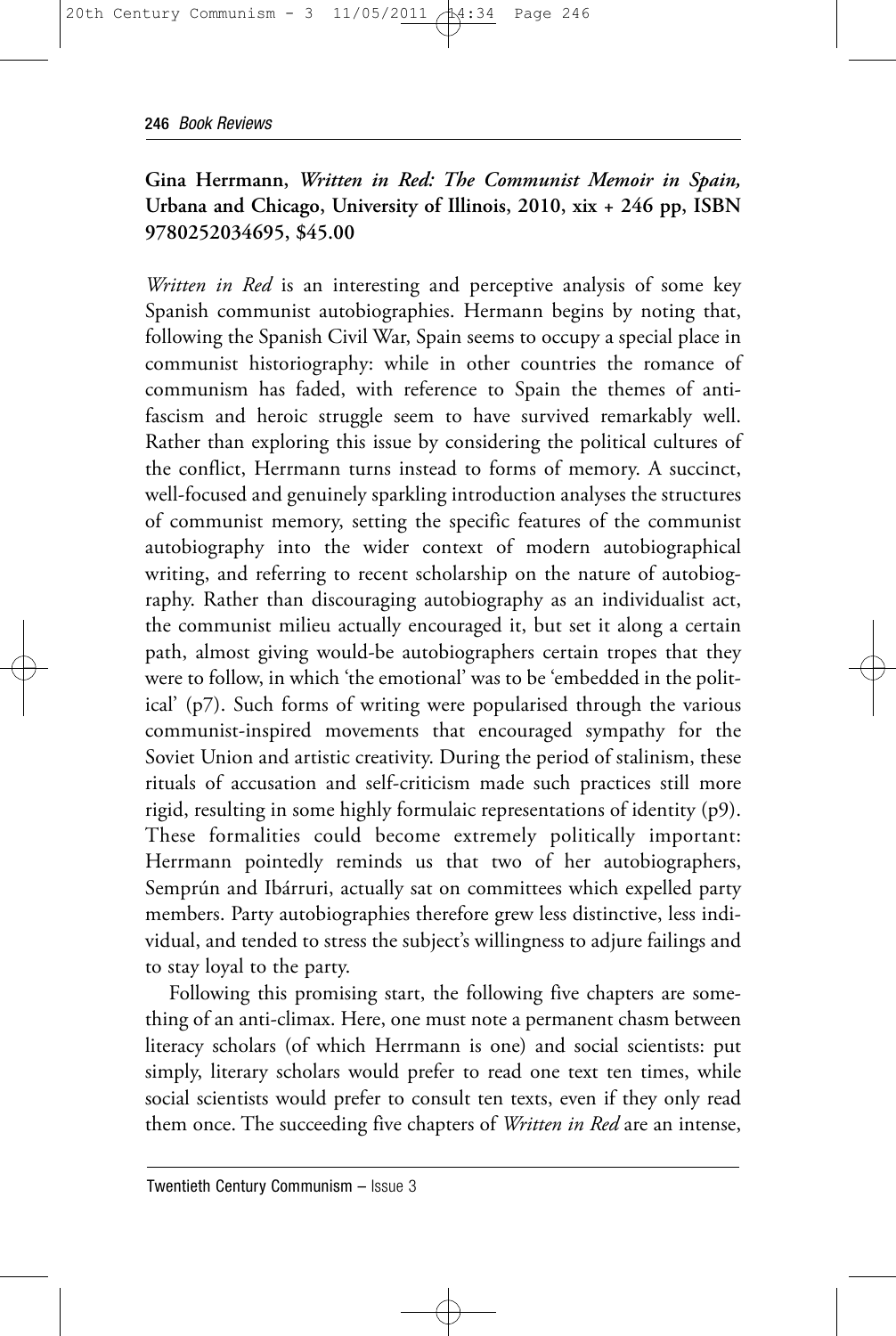detailed reading of five works, one of which is a fascinating example of coauthorship in which a dissident daughter (Teresa Pàmies) has edited her loyalist father's posthumous diary. The chapters are themed around issues arising from the autobiographies and the evolution of the communist party in Spain. The analysis that Herrmann develops is certainly cogent and perceptive – but at the end of two hundred pages I could not help thinking that she was relying on a very thin documentary base. Literary scholars will probably wish to disagree with my judgement: no doubt, *Written in Red* is the work for them.

A second, minor, criticism is Herrmann's steadfast refusal to consider broader political or social themes in detail. Sometimes there are slight inaccuracies in her passing references to political issues: thus hundreds of thousands of Spanish Republicans did not flee over the border to France on 1 April 1939, at the war's end (p28), but in the last days of January 1939 and the first days of February 1939. There is no attempt to compare Spanish communist autobiography with similar works produced by Catalanists, republicans, socialists or anarchists – and the last group would have provided a fascinating point of comparison. One can even question the heavy centrality that Herrmann gives to the communist party: given the criss-crossing nature of Spanish politics, was it really as distinct from other political groups as Herrmann argues?

These points do not detract from the substantial strengths of *Written in Red*. It is an original, coherent and well-argued analysis of some key autobiographical texts, and Herrmann is to be congratulated on this success.

> *Sharif Gemie University of Glamorgan*

## **Daniel Rosenberg,** *Underground Communists in the McCarthy Period: A Family Memoir***, Lewiston, New York, The Edwin Mellon Press, 2008, 9780773448421, 232 pp, \$109.00**

'An American said to me,' wrote Sartre in 1947, 'that we are all eaten by the fear of being less American than our neighbour.'1 Fear became a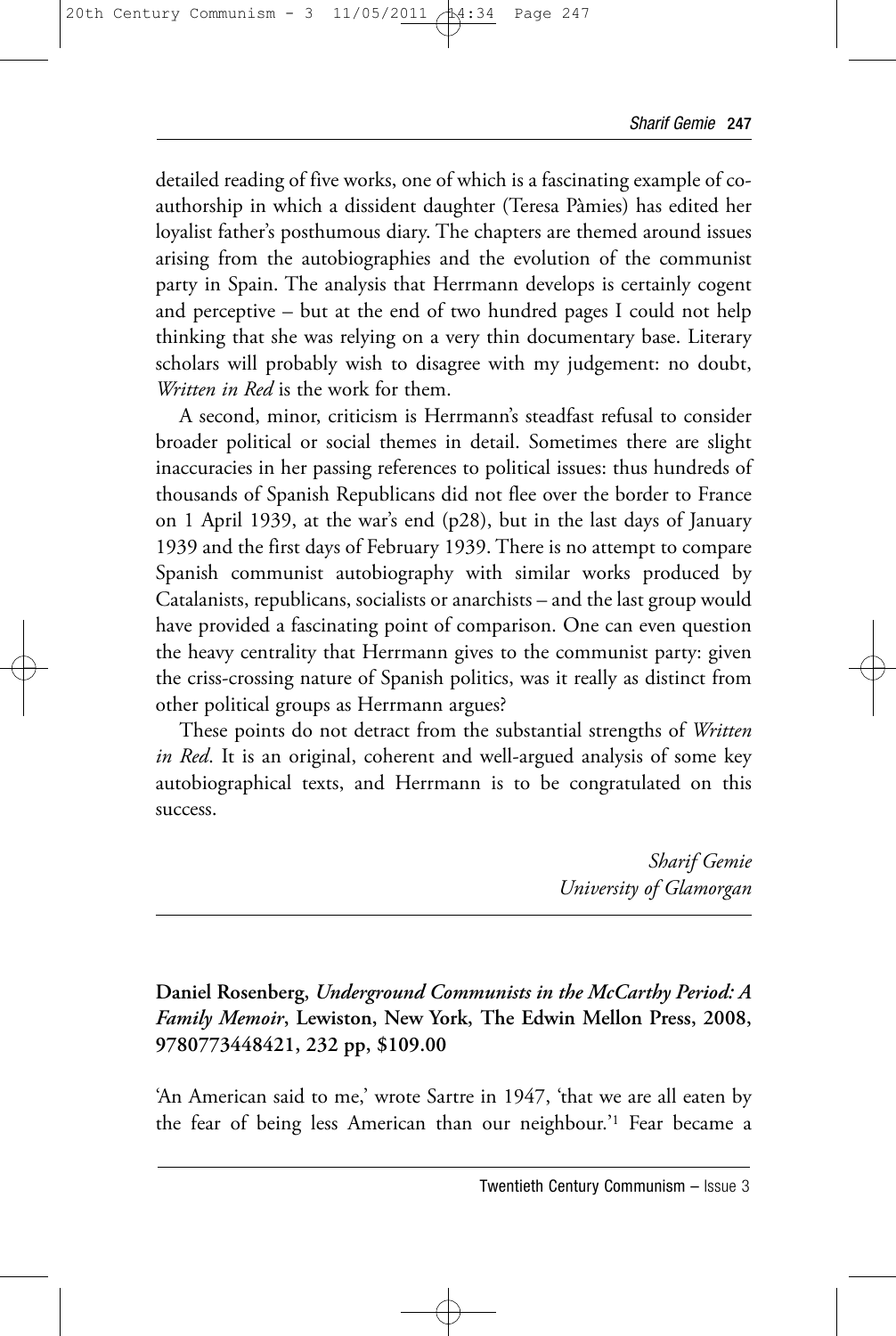singular component of Americanness in the 1950s, with its practice embedded in pervasive anti-communism. The State of Indiana required loyalty oaths for professional wrestlers, while New York City sacked public bathroom attendants deemed security risks. A stirring and handsomelyfunded Advertising Council campaign defended 'American-Style Capitalism'. Class conflict became officially equated with racial and religious intolerance. The demonisation of communism was broad, deep, and popular, and though repression did not prohibit Communist Party members and sympathisers from activism, it did prompt their retreat. It is retreat that is the dominant theme of historian Daniel Rosenberg's rich study. The book combines a memoir of his parents' clandestine experience in the CP in the 1950s with an examination of the party's underground policy of these years. Rosenberg draws on an extensive range of published and archival primary sources to depict the matrix of fear and persecution that typified the early cold war party experience.

Anti-communism fulfilled two domestic requirements in particular – to combat the strike waves that began in 1941 and lasted through the mid-1950s, and to diminish support for labour by eliminating the influence of Popular Front politics and culture. Myra and Murray Rosenberg (no relation to Julius and Ethel) came of age in New York City's antifascist and Popular Front milieu, and shared its goals. They joined the CP in the late 1940s. Both came from working-class secular Jewish communities in Brooklyn, where nearly half of *Daily Worker* subscribers lived. Myra was a 'red-diaper' child, surrounded by textile and teacher union activists, an aunt who studied with Martha Graham, and a famous communist uncle, Moisey Rosen. Some relatives had served in semi- or fully-clandestine circumstances in the 1920s and early 1930s. The experience was intertwined with familial heritage, and the book briefly surveys this piece of the party's interwar experience. Myra joined the Party in 1947 at the age of 17.

Murray's liberal background made him open to marxism in highschool (James Baldwin was a classmate), but it was after his World War Two service that he joined the American Labor Party and was radicalised by a city social work job that took him to the Bowery. He entered a party industrial club of social workers, and joined the CP in 1949 at age 24. The couple was a generation younger than many of their leftist peers, but the book does not explore generational differences among members. They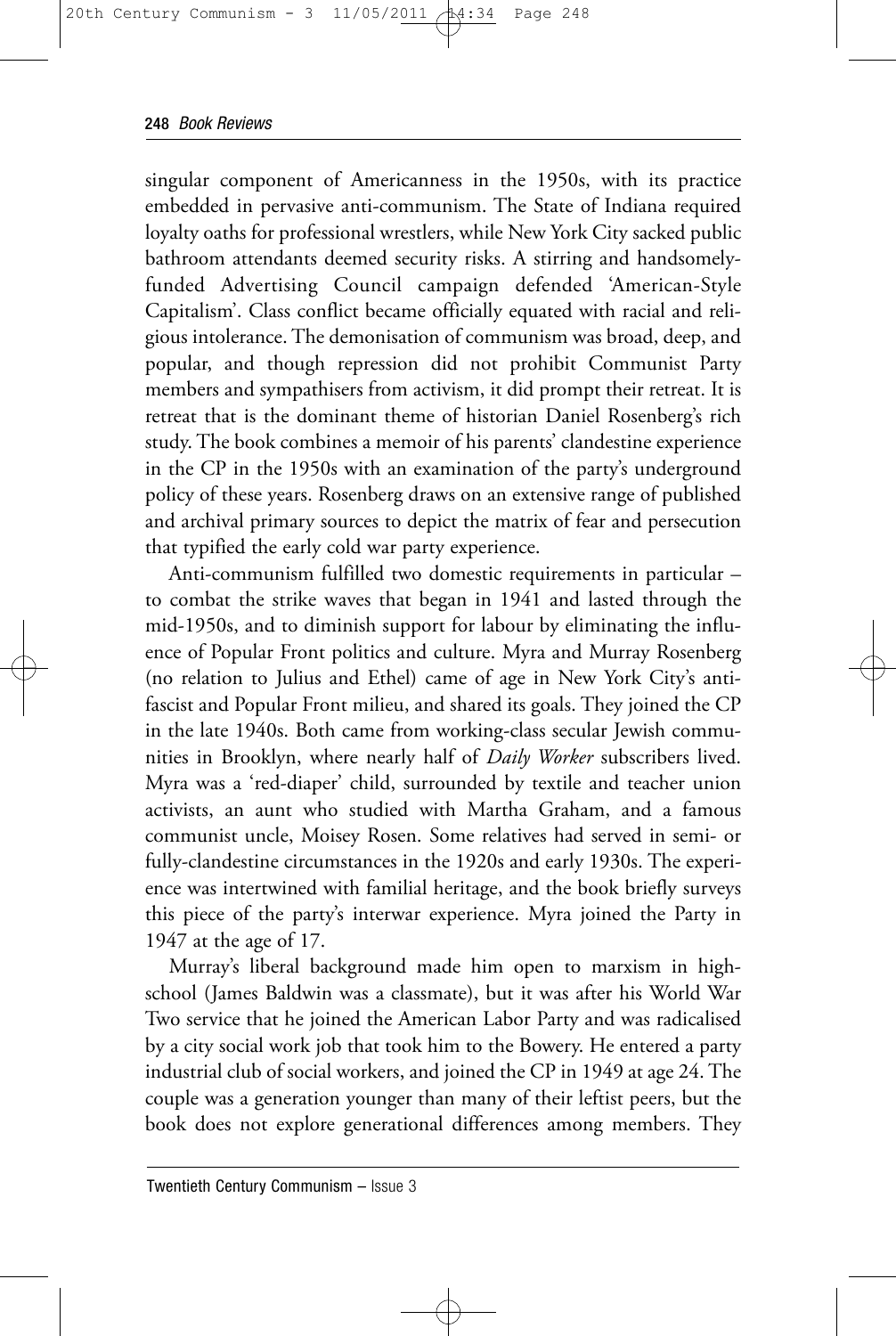married in 1950, after the Smith Act indictments of party leaders and at the time of the McCarran Act. Murray's public workers union was redbaited, and its president incarcerated.

Myra and Murray were ordered underground in 1954. The book emphasises that the party was reacting to frightening external pressures, but Rosenberg argues that it was unprepared for the ramifications of its clandestine turn. The threats were many: leaders viewed fascism and war as imminent; members suffered daily harassment from the FBI and some had already been indicted and jailed; the level of internal spying was unclear; and public hyperbole made anti-communist legislation popular. Fearful sympathisers cancelled *Daily Worker* subscriptions. The CP narrowed its public presence, but continued to run candidates, and to appear in the media and in the New York City phone book. Some member groups were made into small cells, membership and dues declined, and the book argues that 'cliquism beset the organization'. An underground developed, requiring name changes, relocations, and sometimes bail-jumping, tactics that often proved unsuccessful. Two party leaders hiding in California were apprehended after sending out for lox and bagels. Myra and Murray Rosenberg benefited from supportive families, unlike others whose whereabouts were revealed as a result of familial vendettas, or the indiscretion of children, or whose marriages could not withstand the strains of surrendering the 'party-family-friendship network'. Myra and Murray became 'Judy' and 'Bert', and in the tradition of Myra's elders, 'extended the pseudonymous branch of the family tree'.

The book interweaves party developments and member experiences to draw out this history, and concludes that for many underground living served as refuge from unemployment and prosecution. But this life proved tense and uncertain, as FBI men conspicuously followed family and friends (and had infiltrated much of the underground). Further, members were required to maintain party discipline, which deepened their isolation. For example, comrades had to report unauthorised contact with one another, as Murray did at least once. Perhaps most difficult to endure was a secret life devoid of politics (including literature) and activism. Rosenberg diverges from historians' claims that the underground wound down in 1955. He shows that many lower-level cadre fell through the cracks of a weakened CP structure – and remained under until 1956 –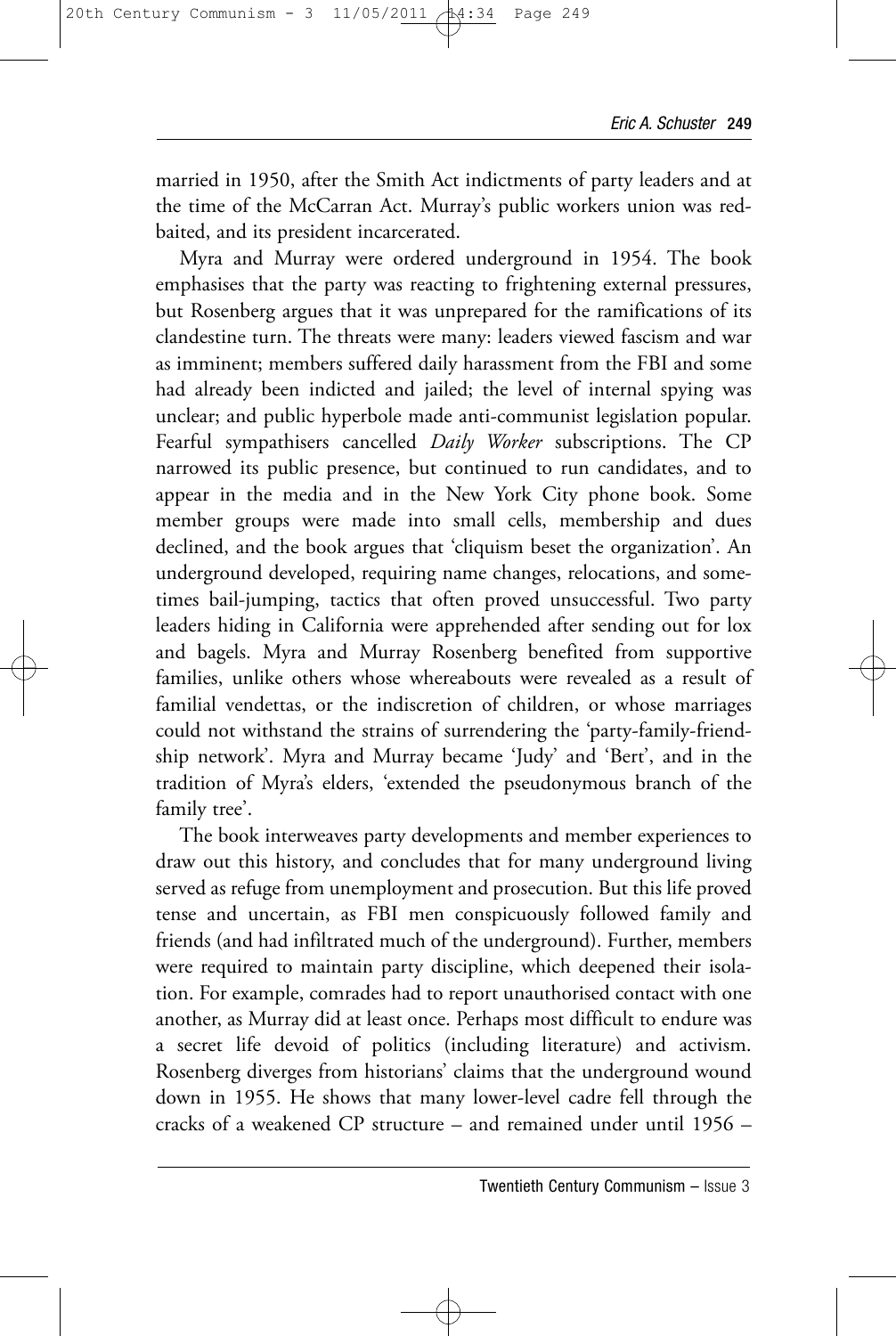when Myra and Murray were allowed to resurface, or later. Returnees continued to live with wariness. The couple re-started their party-family network, but returned home in the midst of informal debates among members regarding the efficacy of membership. Myra and Murray did not waver, and in retrospect saw their resistance to doubting the Soviet Union as an example of 'standing as partisans to socialism'. But they were exceptions, as the book notes; the revelations of 1956 and a barely diminished anti-communist environment reduced the size of the CP by two-thirds.

Rosenberg conducts a thorough and useful survey of internal and external considerations of the party's underground policy, though his approach lacks a clear conceptual framework or analytic structure. He notes that historians both sympathetic and hostile to the CP are critical of the party's underground policy. Most concur that the decision separated experienced organisers from their work, hindered the campaign to restore the party to full legality, and inhibited the CP from connecting to popular movements, notably those around civil rights and labour. However, Rosenberg finds merit in historian Peter L Steinberg's observation that the degree of legal prosecution left leaders little choice but to seek isolation.2 The book also underlines contentions that secrecy compounded existing internal leadership problems, made worse by a mechanistic application of ideology, and agrees that the organisation's ability to function was impeded. Rosenberg dismisses Irving Howe's conclusion that radical romanticism was causal, arguing instead that from the CP's perspective, conditions proved more than dire.3 The Korean War, book-banning, civil defence drills, incarcerations of prominent members, the Rosenberg executions, and preparations for mass detentions – the latter publicly opposed by Eleanor Roosevelt, Albert Einstein, and high-profile anticommunist Walter Winchell – understandably caused the party to panic. Rosenberg thinks that going underground likely kept several hundred members out of jail, and notes that some leaders later regretted not ordering still more cadres into hiding.

Myra and Murray Rosenberg subsequently came to criticise their leaders, but believe that the decision to send them underground to preserve the party was appropriate at the time. What would happen, they worried, if 'all the leadership … was in jail'. Here the author argues that 'fascism … rationalized the underground', and appearances hid broader underlying social forces. Indeed, prosperity made anti-capitalism a hard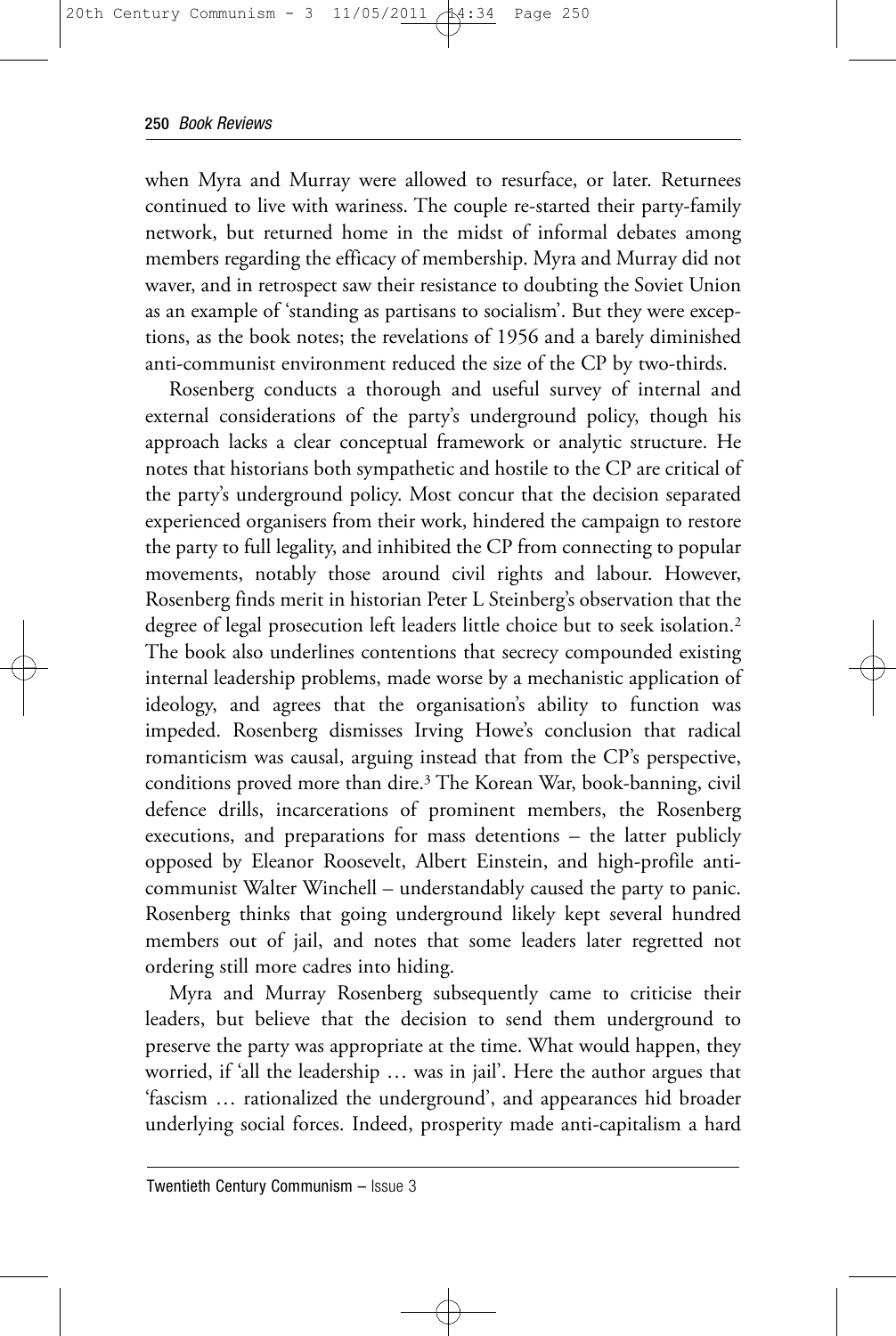sell. But the book also notes that, under intense pressure, 'U.S. Communists did not distinguish themselves for depth of interpretation'. Rosenberg assesses the party's 'serious conceptual misconstruction' of the imminence of fascism and war, and the ideological inconsistencies this analysis engendered. Such conditions of organisational weakness and rigidity, he believes, made self-assessment during the anti-communist years impossible. The book is equally effective in arguing that judicial persecution and FBI subterfuge 'dwarfed' the CP's errors.

The study fails to consider some important aspects. Party attitudes towards race are external to the book's purview. One member, James E Jackson Jr., a founder of the Southern Negro Youth Congress, went underground for five years, leaving his wife, the editor Esther Cooper Jackson, alone to care for their two daughters and fend off the FBI.4 Further, the book makes no attempt to explicate or assess party practice towards female members, changes in gender relations among members coping with underground circumstances, or demands women made on their party and families after resurfacing. Finally, the book conveys little sense of the initiatives the CP pursued in these years, beyond defence against the witch hunt, or how public initiatives and the underground policy intersected.

Rosenberg thinks that hiding out was a logical solution for members, who justifiably felt alone and prosecuted, but could only rely on a leadership that was unable to make sense of their environment or provide clear direction. The party retained its public presence and press, a fact the book emphasises. Here the author gestures towards the CP's inability to ally with its wide range of anti-McCarthy allies and fight more forcefully for legality, as well as to miscalculations made by leadership. Despite America's right turn, the civil rights and labour movements maintained momentum and legitimacy, a consequence of a socially conscious rank and file. Rosenberg's study shows that a similar idealism characterised Myra and Murray Rosenberg, an idealism on which the party relied but used unwisely.

> *Eric A. Schuster Chicago City College and Loyola University Chicago*